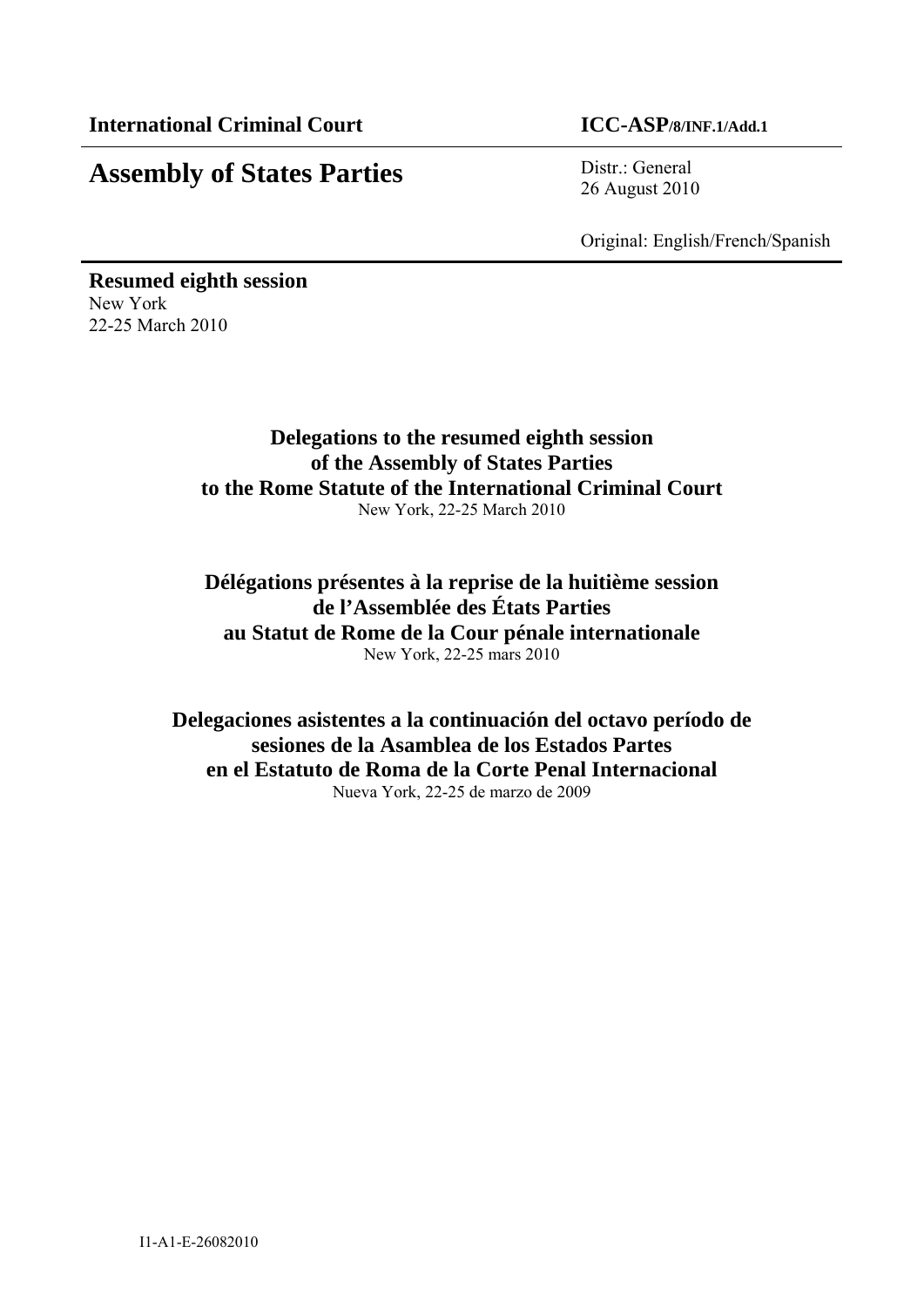# **Contents/ Table des matières/ Índice**

*Page*

| L    | States Parties to the Rome Statute of the International Criminal Court<br>États Parties au Statut de Rome de la Cour pénale internationale/<br>Estados Partes en el Estatuto de Roma de la Corte Penal Internacional | 3  |
|------|----------------------------------------------------------------------------------------------------------------------------------------------------------------------------------------------------------------------|----|
| Π.   | <b>Observer States</b><br>Etats observateurs/<br>Estados observadores                                                                                                                                                | 31 |
| III. | States invited to be present during the work of the Assembly/<br>États invités à se faire représenter aux travaux de l'Assemblée/<br>Estados invitados a asistir a los trabajos de la Asamblea                       | 41 |
| IV.  | Entities, intergovernmental organizations and other entities/<br>Entités, organisations intergouvernementales et autres entités/<br>Entidades, organizaciones intergubernamentales y otras entidades                 | 43 |
| V.   | Non-governmental organizations/<br>Organisations non gouvernementales/<br>Organizaciones no gubernamentales                                                                                                          | 44 |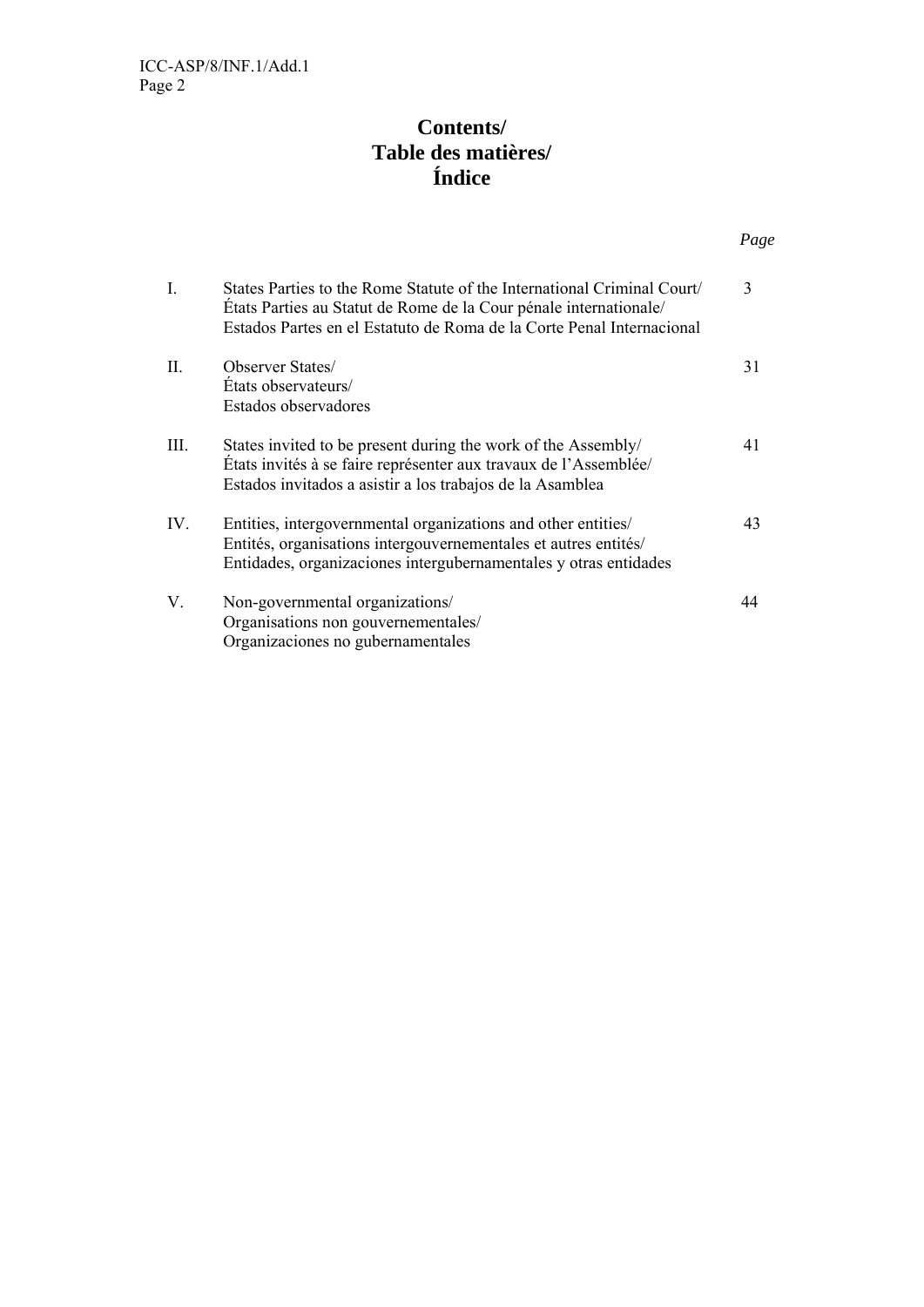# **I. States Parties to the Rome Statute of the International Criminal Court/ États Parties au Statut de Rome de la Cour pénale internationale/ Estados Partes en el Estatuto de Roma de la Corte Penal Internacional**

# **AFGHANISTAN**

# **ALBANIA**

Representative H.E. Mr. Ferit Hoxha *Ambassador, Permanent Representative to the United Nations* 

Alternate Mr. Andris Stastoli *First Secretary, Permanent Mission to the United Nations* 

### **ANDORRA**

Représentant S.E. M. Narcís Casal de Fonsdeviela *Ambassadeur, Représentant permanent auprès des Nations Unies* 

Suppléants

M. Andreu Jordi Tomàs *Premier secrétaire, Représentant permanent adjoint auprès des Nations Unies* 

Mme Cristel Molné Casajuana *Premier secrétaire, Mission permanente auprès des Nations Unies* 

# **ANTIGUA AND BARBUDA**

### **ARGENTINA**

Representante S.E. Sr. Jorge Argüello *Embajador, Representante Permanente ante las Naciones Unidas* 

Suplente Sr. Diego Limeres *Ministro, Representante Permanente Alterno ante las Naciones Unidas* 

Consejeros Sra. Fernanda Millicay *Consejera, Misión Permanente ante las Naciones Unidas* 

Sr. Gerardo Díaz Bartolomé *Primero Secretario, Misión Permanente ante las Naciones Unidas*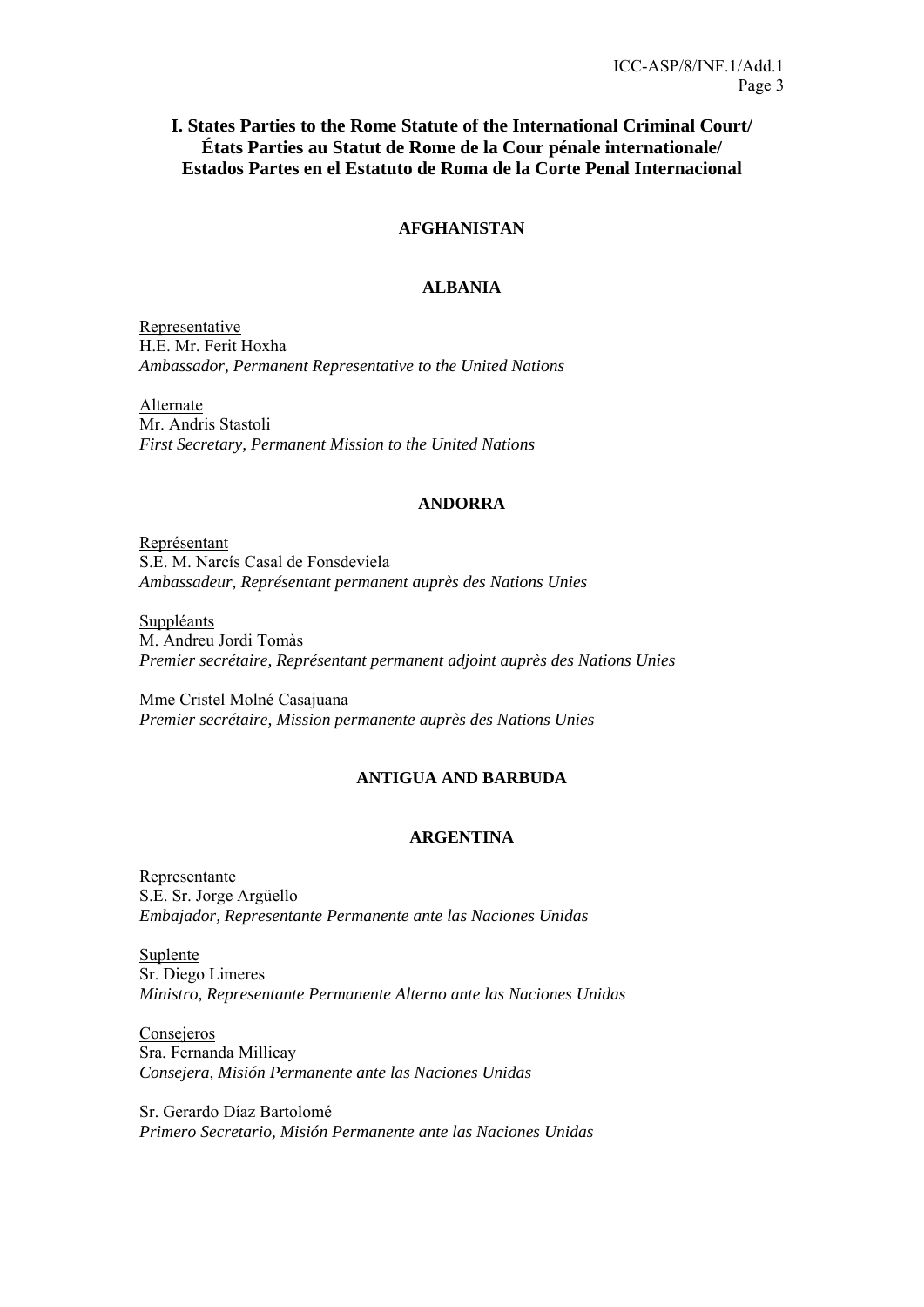Sr. Martín Mainero *Consejero Legal, Ministerio de Relaciones Exteriores, Comercio Internacional y Culto* 

### **AUSTRALIA**

Representative Mr. Gregory Alan French *Legal Adviser, Department of Foreign Affairs and Trade* 

Alternates Ms. Susan Mary Robertson *First Secretary, Permanent Mission to the United Nations* 

Mr. Andrew John Rose *Counsellor, Permanent Mission to the United Nations* 

Advisers Ms. Frances Elisabeth Anggadi

Ms. Asha Elisabeth Belkin *Lawyer* 

Ms. Georgia Lee Harley

Ms. Katrina Alison McColl *Policy Director* 

Mr. James Kieran Potter *Government Lawyer* 

Ms. Patricia Margaret Schlüter *Policy Officer* 

#### **AUSTRIA**

Representative H.E. Mr. Thomas Michael Baier *Director, Multilateral International Law Issues, Federal Ministry for European and International Affairs* 

Alternate Ms. Ulrike Köhler *First Secretary, Permanent Mission to the United Nations* 

Adviser Ms. Kirsten Schmalenbach *Professor, University of Graz*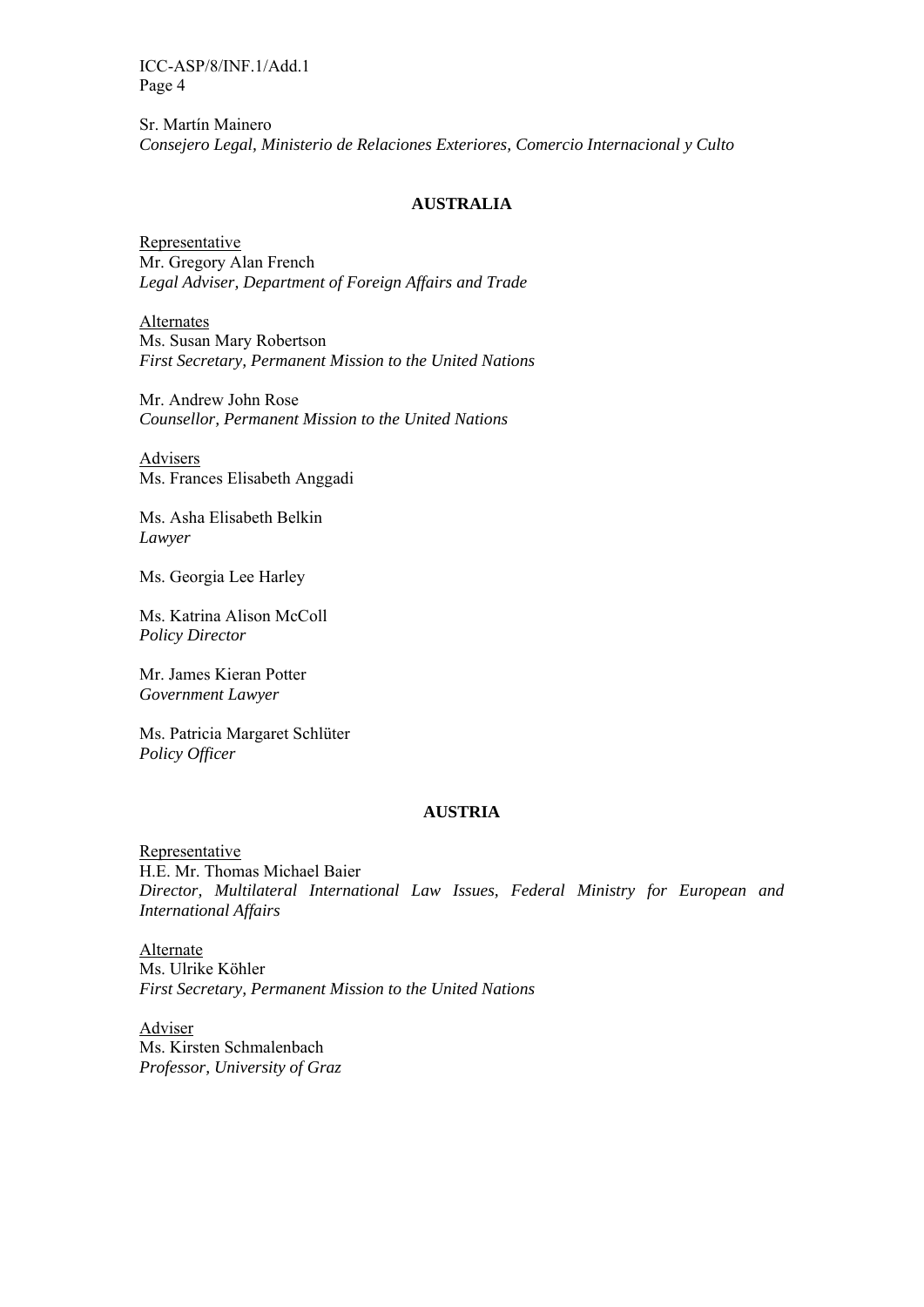#### **BARBADOS**

Representative Mr. Charles Clifton Leacock *Director, Department of Public Prosecutions, Office of the Attorney-General* 

### **BELGIUM**

Représentant S.E. M. Yves Haesendonck *Ambassadeur, Représentant Permanent auprès des Organisations Internationales, La Haye* 

**Suppléants** M. Gérard Dive *Conseiller, Coordinateur de la Belgian Task Force, Service public fédéral Justice* 

M. Jean-Cédric Janssens de Bisthoven *Premier Secrétaire, Mission permanente auprès des Nations Unies*

Mme Valérie Delcroix *Attaché, Service public fédéral Affaires étrangères, Commerce extérieur et Coopération au Développement* 

Mme Julie De Hults *Attaché, Service public fédéral Justice* 

M. Jonas Perilleux *Attaché, Service public fédéral Justice* 

#### **BELIZE**

Representative H.E. Mrs. Janine Elizabeth Coye-Felson *Ambassador, Deputy Permanent Representative to the United Nations* 

Alternates Ms. Paulette Vanessa Elrington *Counsellor, Permanent Mission to the United Nations*

Mr. Audley Foster *Adviser, Permanent Mission to the United Nations* 

### **BENIN**

Représentant S.E. M. Jean-Francis Régis Zinsou *Ambassadeur, Représentant Permanent auprès des Nations Unies* 

**Suppléants** M. Bertin Babadoudou *Premier Conseiller, Mission permanente auprès des Nations Unies*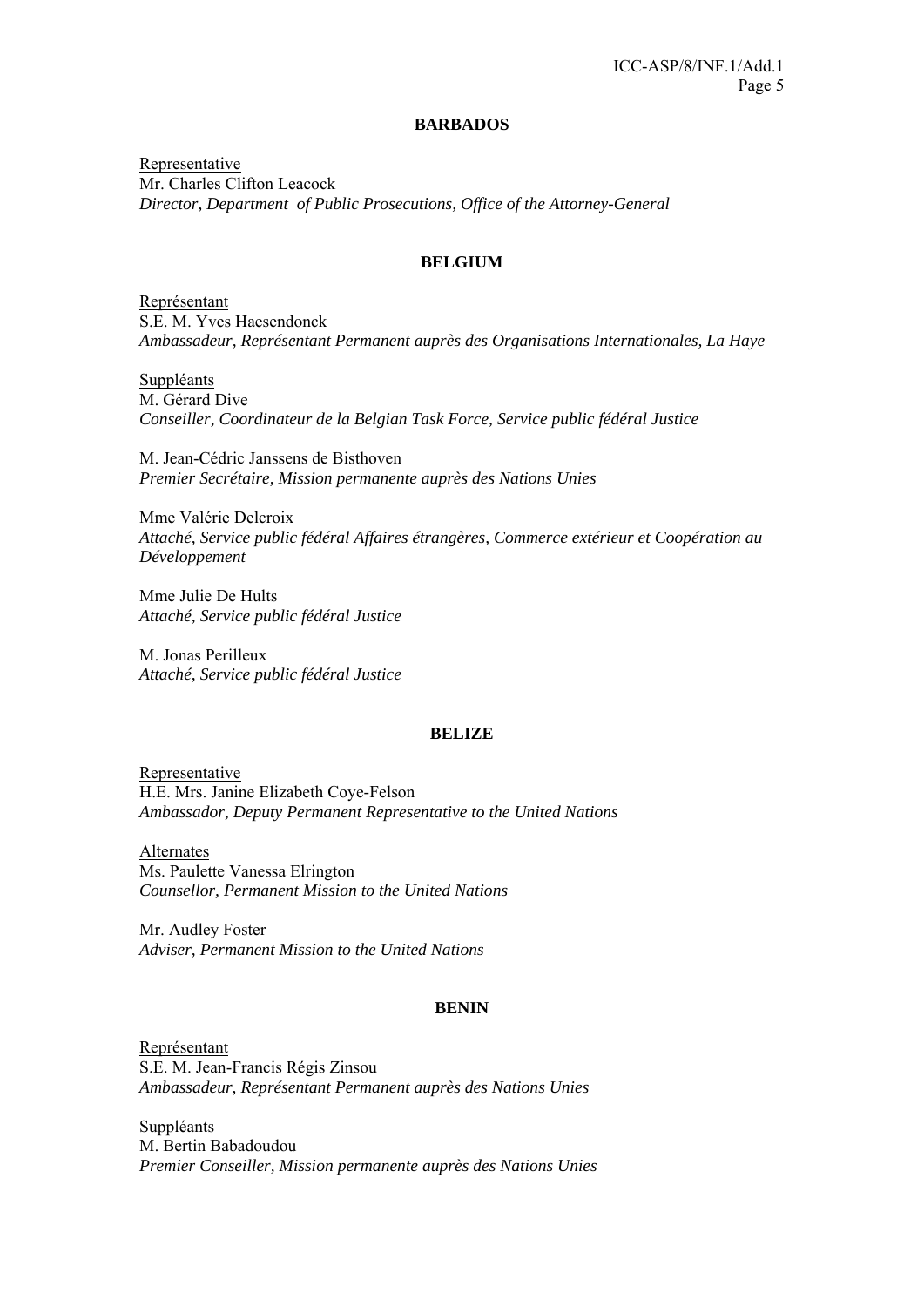M. Jonas Djebou *Deuxième Conseiller, Mission permanente auprès des Nations Unies*

M. Hervé Djokpe *Premier Secrétaire, Mission permanente auprès des Nations Unies*

### **BOLIVIA (PLURINATIONAL STATE OF)**

Representante S.E. Sr. Pablo Solón-Romero *Embajador, Representante Permanente ante las Naciones Unidas* 

Suplente S.E. Sr. Javier Loayza Barea *Embajador, Representante Permanente Alterno ante las Naciones Unidas*

**Consejeros** Sra. Monica Alvarez *Ministra Consejera, Ministerio de Relaciones Exteriores* 

Sra. María del Carmen Castellón Durán *Primera Secretaria, Misión Permanente ante las Naciones Unidas* 

Sr. Luis Alfredo Rojas Martinez *Tercer Secretario, Ministerio de Relaciones Exteriores* 

#### **BOSNIA AND HERZEGOVINA**

Representative H.E. Mr. Ivan Barbalić *Ambassador, Permanent Representative to the United Nations* 

Alternates Ms. Mirsada Čolaković *Minister Counsellor, Permanent Mission to the United Nations* 

Mr. Miloš Vukašinović *Minister Counsellor, Permanent Mission to the United Nations*  Advisers Mr. Željko Vukobratović *Counsellor, Permanent Mission to the United Nations* 

Ms. Valentina Marinčić *Counsellor, Permanent Mission to the United Nations* 

Ms. Šejla Durbuzović *First Secretary, Permanent Mission to the United Nations* 

Mr. Adi Durmić *First Secretary, Permanent Mission to the United Nations*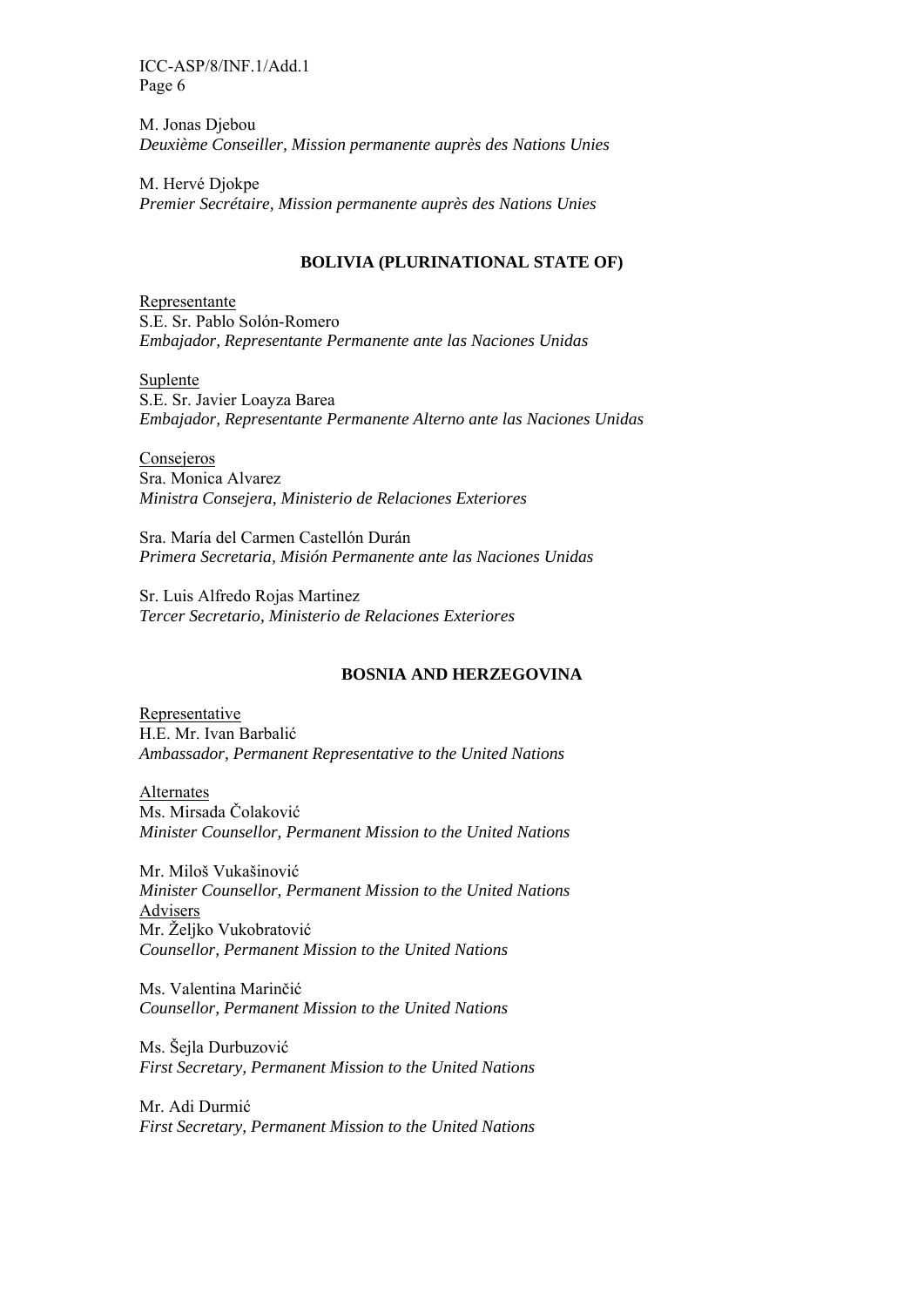#### **BOTSWANA**

Representative Ms. Athaliah L. Molokomme *Attorney-General* 

Adviser Mr. Osenotse A. Seeketso *Counsellor*, *Embassy, Brussels*

Ms. Abram Mmako *Lawyer, Chief State Counsel* 

Mr. Phologo Gaumakwe *Counsellor, Permanent Mission to the United Nations* 

#### **BRAZIL**

**Representative** H.E. Mr. José Artur Denot Medeiros *Ambassador, Embassy, The Hague* 

Alternate Mr. Breno Hermann *First Secretary,United Nations Division, Ministry of External Relations* 

Advisers Mr. José Akcell Zavala *First Secretary, Embassy, The Hague* 

Mr. Marcelo de Oliveira Ramalho *First Secretary, Embassy, The Hague* 

Mr. Aniel Eler Dutra Junior *First Secretary, Embassy, The Hague* 

Mr. Marcelo Böhlke *First Secretary, Permanent Mission to the United Nations* 

Mr. Wagner Antunes *Third Secretary, Office of the Legal Adviser, Ministry of External Relations* 

#### **BULGARIA**

Representative H.E. Mr. Rayko S. Raytchev *Ambassador, Permanent Representative to the United Nations* 

Alternate

H. E. Ms. Guenka Slavova Beleva *Ambassador, Head of Department, International Law Directorate, Ministry of Foreign Affairs*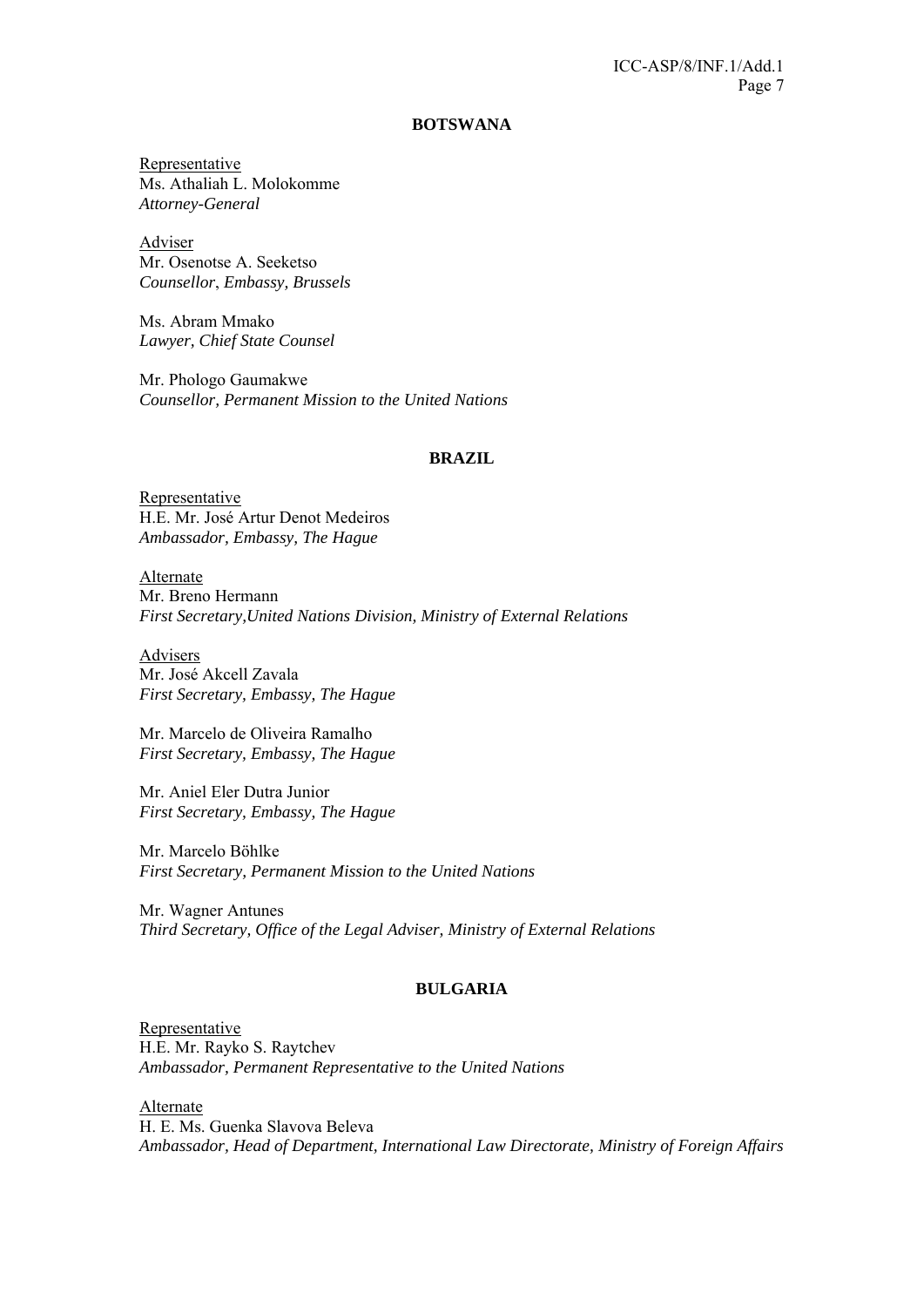Adviser Mrs. Tzvety Kirilova Romanska *Second Secretary, Permanent Mission to the United Nations* 

#### **BURKINA FASO**

Représentant S.E. M. Zakalia Kote *Ministre de la Justice, Garde des Sceaux* 

**Conseillers** M. Eric Y. Tiare *Directeur général des affaires juridiques et judiciaire, Ministère des Affaires etrangères et de la Coopération régionale* 

Mme Wendyam Zare Kabore *Directrice générale des affaires juridiques, Ministère de la Justice* 

M. Pascal Gouba *Directeur de Suivi des Accords Internationaux, Ministère de la Promotion des Droits humains* 

### **BURUNDI**

### **CAMBODIA**

#### **CANADA**

Représentant M. David Sproule *Directeur général, Ministère des Affaires étrangères et du Commerce international* 

Suppléant M. Keith Morrill *Conseiller, Mission permanente auprès des Nations Unies* 

**Conseillers** Mme Esther Van Nes *Agente juridique, Ministère des Affaires étrangères et du Commerce international* 

M. Andras Vamos-Goldman *Conseiller, Ministère des Affaires étrangères et du Commerce international* 

M. Cyril Borlé *Deuxième secrétaire, Ambassade, La Haye* 

Mme Valérie Oosterveld *Assistant Professeur, Faculté de Droit, Université Western Ontario*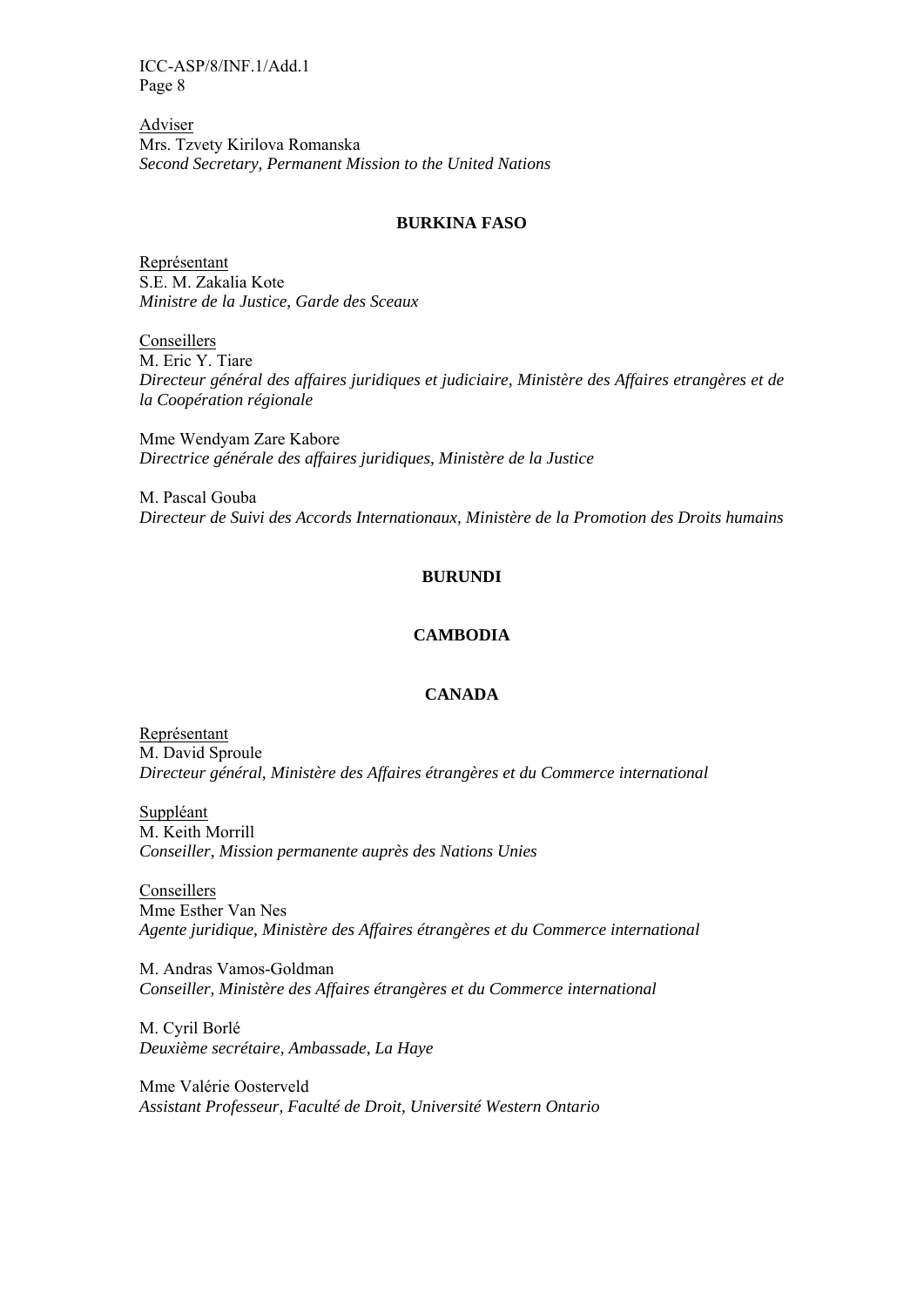#### **CENTRAL AFRICAN REPUBLIC**

Représentant S.E. M. Fernand Poukré-Kono *Ambassadeur, Représentant Permanent auprès des Nations Unies* 

### **CHAD**

### **CHILE**

Representante S.E. Sr. Eduardo Gálvez *Embajador, Representante Permanente Alterno ante las Naciones Unidas* 

Suplente Sr. Hernán Quezada *Consejero Legal, Misión Permanente ante las Naciones Unidas* 

Consejero Sra. Elena Bornand *Segunda Secretaria, Embajada, La Haya* 

#### **COLOMBIA**

Representante S.E. Sra. Claudia Blum *Embajador, Representante Permanente ante las Naciones Unidas* 

Suplentes S.E. Sr. Francisco José Lloreda Mera *Embajador, Embajada, La Haya* 

Sra. Elena Ambrosi Turbay *Directora, Dirección de Derechos Humanos, Ministerio de Defensa Nacional* 

S. E. Sra. Rosa Zuluaga *Embajador, Representante Permanente Alterno ante las Naciones Unidas* 

Sr. Julián Guerrero Orozco *Ministro Consejero, Embajada, La Haya* 

Sra. Eduth Claudia Hernández Aguilar *Asesora, Dirección de Derechos Humanos, Ministerio de Defensa Nacional* 

Sra. Mabel Casas *Asesora del Programa Presidencial de Derechos Humanos y Derecho Internacional Humanitario* 

Sra. Diana Patricia Ávila Rubiano *Asesora Dirección de Derechos Humanos y Derecho Internacional Humanitario, Ministerio de Defensa Nacional*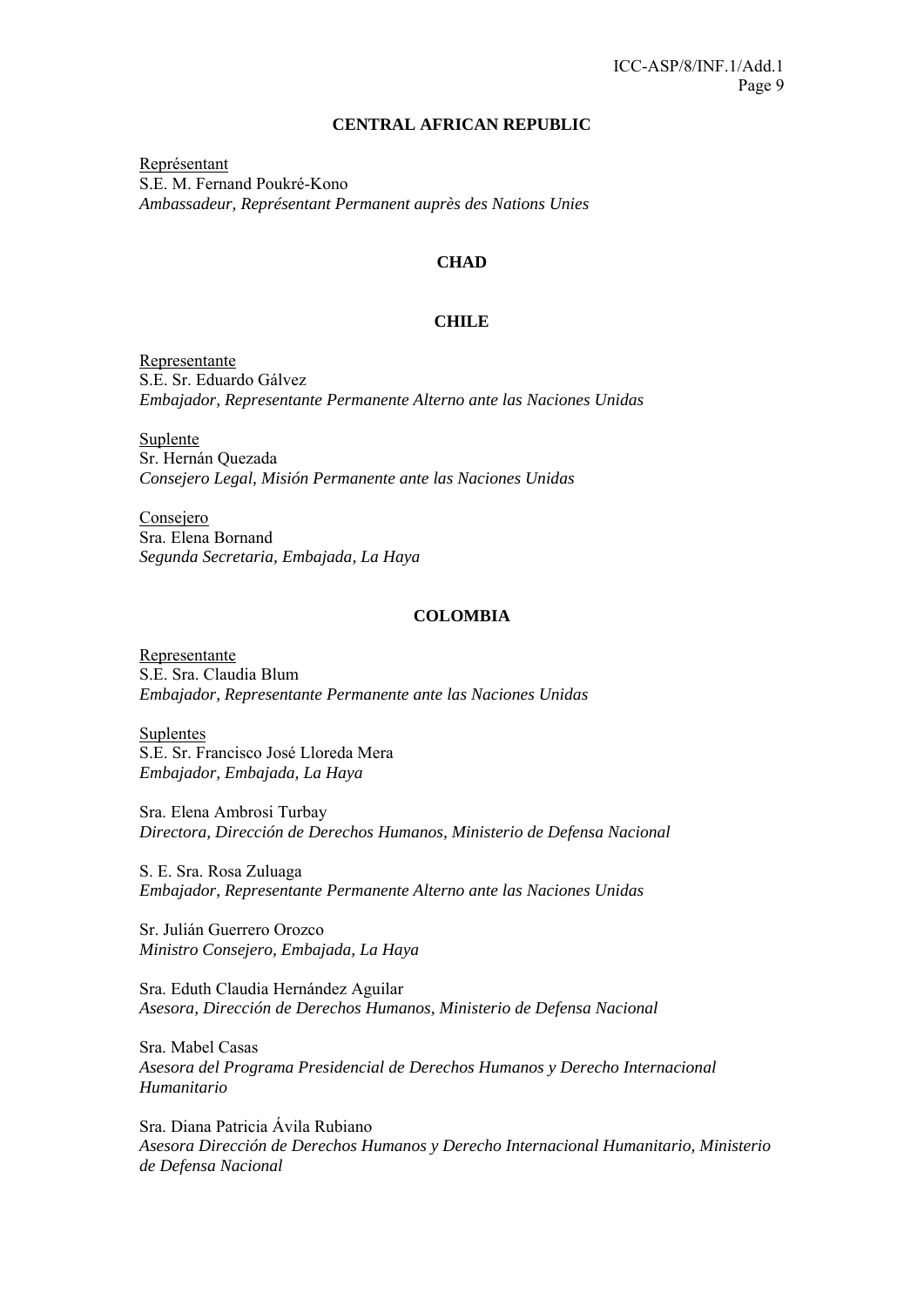### **COMOROS**

### **CONGO**

### **COOK ISLANDS**

# **COSTA RICA**

Representante S.E. Sr. Jorge Urbina Ortega *Embajador, Representante Permanente ante las Naciones Unidas* 

**Suplente** 

S.E. Sr. Jairo Hernández-Milian *Embajador, Representante Permanente Adjunto ante las Naciones Unidas*

**Consejeros** Sra. Adriana Murillo *Ministra Consejera, Misión Permanente ante las Naciones Unidas* 

Sr. Randall González *Ministro Consejero, Misión Permanente ante las Naciones Unidas* 

Sra. Carolina Sevilla *Ministra Consejera, Misión Permanente ante las Naciones Unidas* 

### **CROATIA**

Representative H.E. Mr. Ranko Vilović *Ambassador, Permanent Representative to the United Nations* 

Alternates Mr. Neven Mikec *Minister, Deputy Permanent Representative to the United Nations* 

Adviser Mr. Ivan Crnčec *Head of Section for cooperation with international criminal courts, Ministry of Justice* 

Mr. Toma Galli *Counsellor, Permanent Mission to the United Nations* 

### **CYPRUS**

**Representative** H.E. Mr. Minas A. Hadjimichael *Ambassador, Permanent Representative to the United Nations*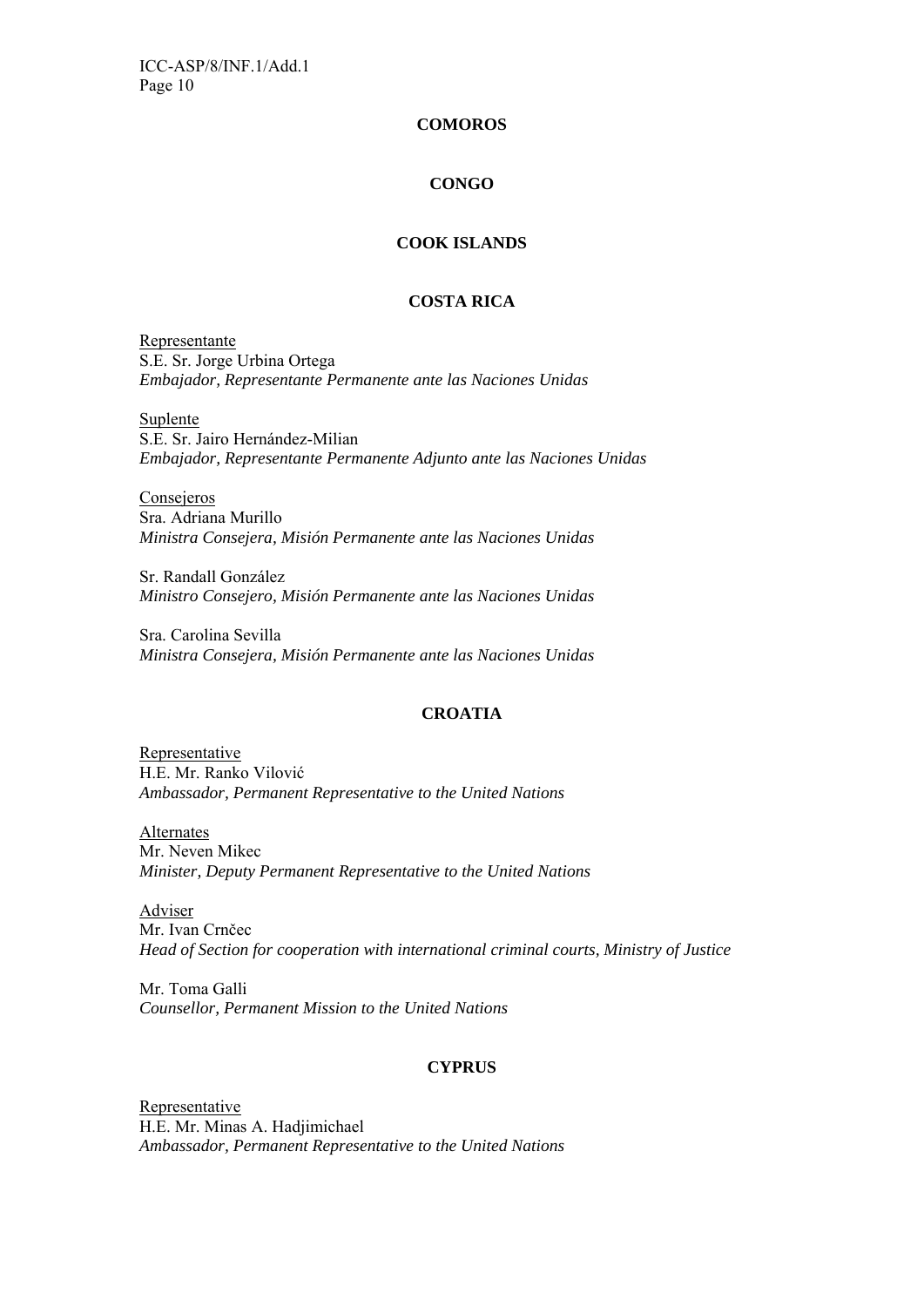Alternate Ms. Eleni Apeyitou *Second Secretary, Permanent Mission to the United Nations* 

### **CZECH REPUBLIC**

**Representative** H.E. Mr. Martin Palouš *Ambassador, Permanent Representative to the United Nations* 

Alternates Ms. Renáta Klečková *Legal Adviser, International Law Department, Ministry of Foreign Affairs* 

Mr. Petr Válek *Third Secretary, Permanent Mission to the United Nations* 

### **DEMOCRATIC REPUBLIC OF THE CONGO**

Représentant S.E. M. Luzolo Bambi Lessa *Ministre de la Justice* 

Suppléants M. André Kalenga Ka-Ngoyi *Conseiller juridique, Ministère des Affaires etrangères*

Mme Kenge Ngomba *Conseillère, Ministère de la Justice* 

M. Raphaël Nsindu Poya *Conseiller, Ministère des Affaires etrangères* 

M. Mabaya Masengula *Conseiller juridique, Ministère de la Justice* 

Mme Via Masukama *Conseillère, Ministère de la Justice* 

Mme Mwando Buyamba *Chargée de Mission, Ministère de la Justice* 

M. Julien Lontange Bongima *Coordonnateur de la Direction des Affaires Juridiques et Contentieux, Ministère des Affaires etrangères* 

M. Joska Kabongo Ngoy *Chef de Bureau, Direction des Affaires Juridiques et Contentieux, Ministère des Affaires Etrangères*

Mme Bibi Maisha Nyota *Secrétaire, Point focal de la Cour pénale internationale*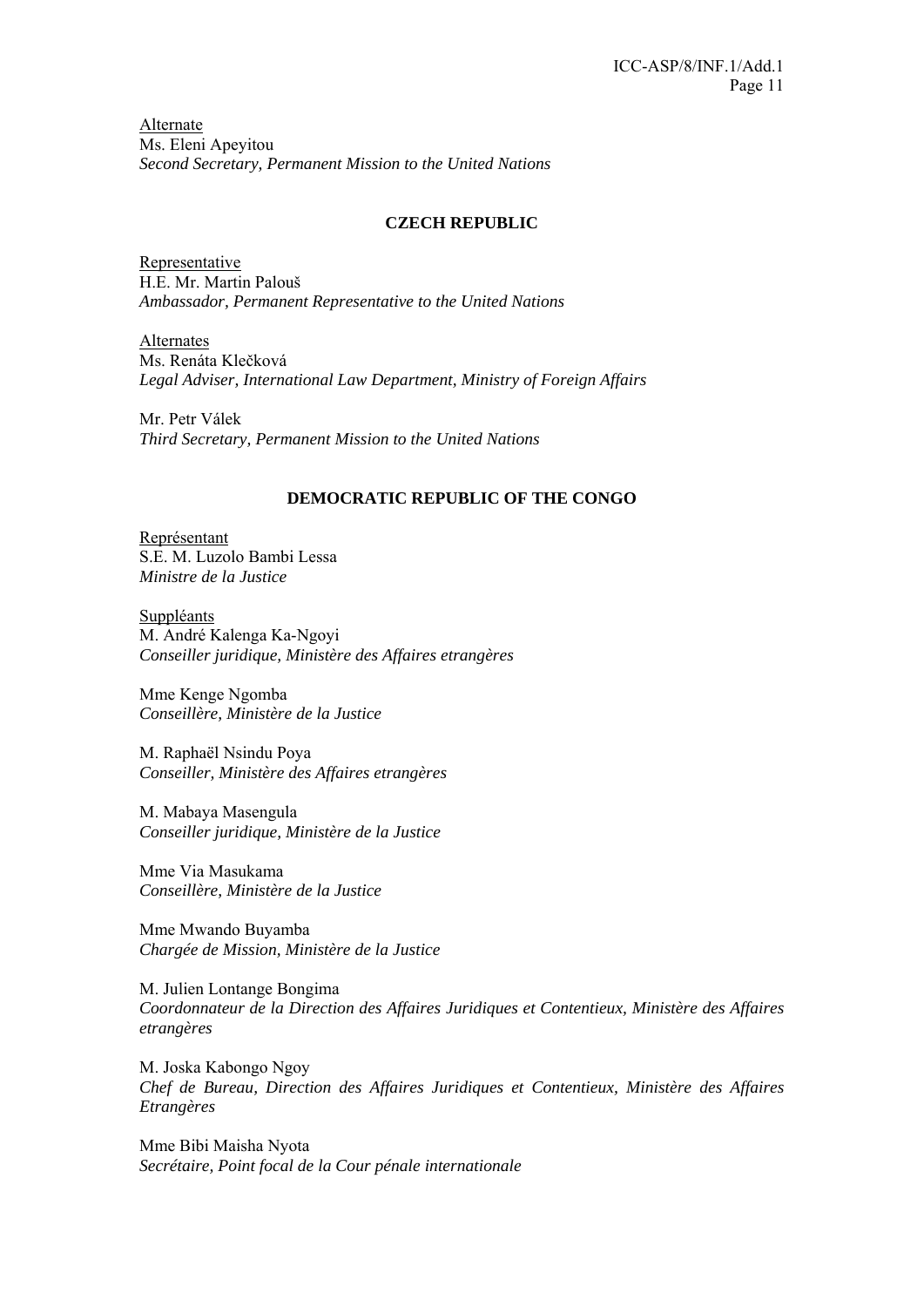Mme Diana Kini *Secrétaire, Ministère de la Justice* 

# **DENMARK**

Representative H.E. Ms. Kirsten Malling Biering *Ambassador, Embassy, The Hague* 

Alternates Ms. Eva Raabyemagle *Counsellor, Permanent Mission to the United Nations* 

Mr. David M. Kendal *Special Adviser, Ministry of Foreign Affairs* 

Mr. Christian Nygaard Nissen *Academic Adviser, Embassy, The Hague* 

**Adviser** Mr. Martin Mennecke *Academic Adviser* 

#### **DJIBOUTI**

#### **DOMINICA**

#### **DOMINICAN REPUBLIC**

Representante Sr. Eugenio Matos *Ministro Consejero, Embajada, La Haya* 

Suplente Sra. Allabilis Pimentel-Fournier *Consejera, Embajada, La Haya* 

Sr. Francisco Tovar Morillo *Ministro Consejero, Encargado de Elecciones, Misión Permanente ante las Naciones Unidas* 

Sra. María de Jesús Díaz *Ministra Consejera, Encargada de la Plenaria y Subencargada de Elecciones, Misión Permanente ante las Naciones Unidas* 

#### **ECUADOR**

Representante S.E. Sr. Arturo Cabrera Hidalgo *Subsecretario de Relaciones Exteriores Multilaterales, Ministerio de Relaciones Exteriores*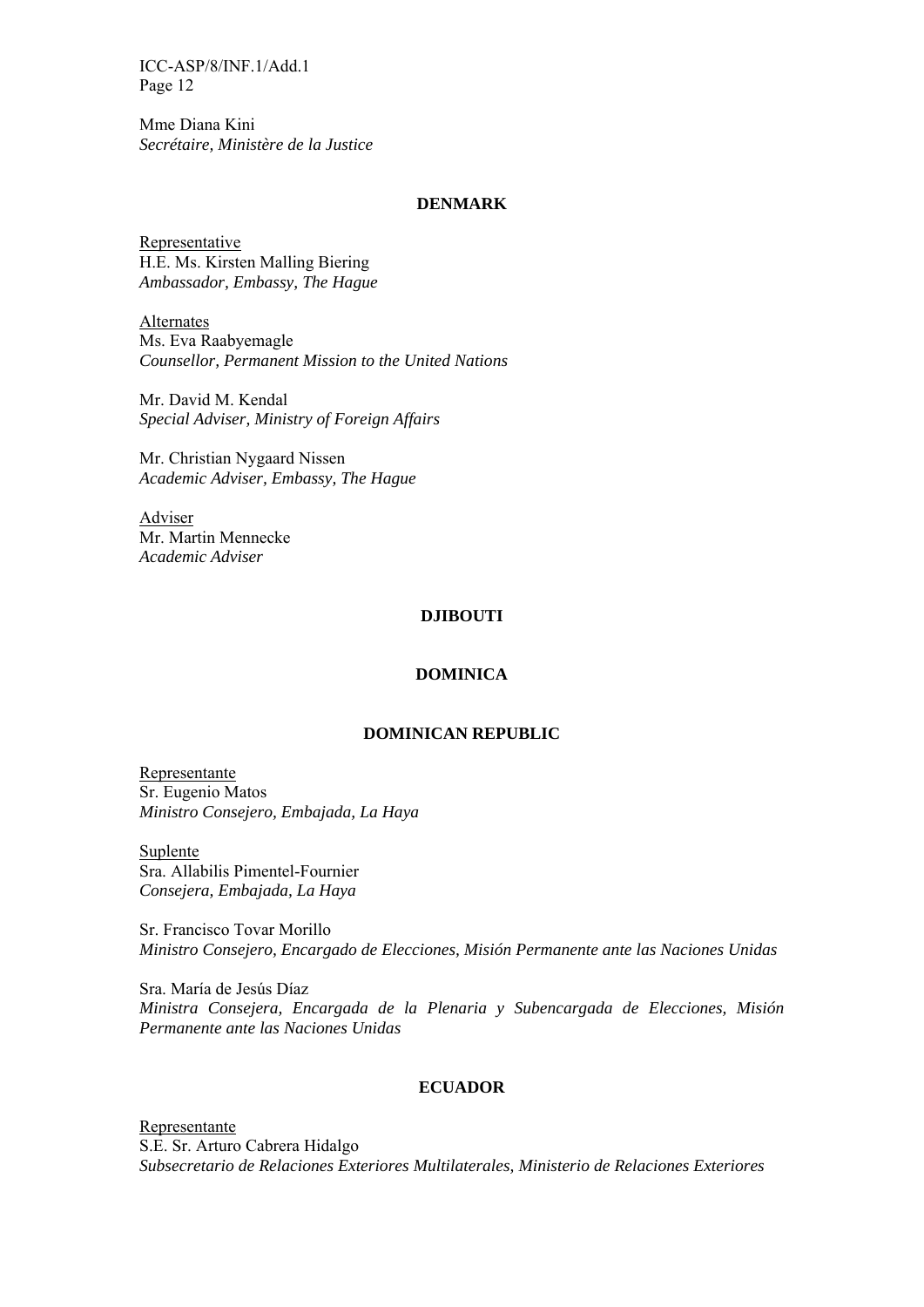Suplentes S.E. Sr. Francisco Carrión-Mena *Embajador, Representante Permanente ante las Naciones Unidas* 

S.E. Sr. Diego Morejón *Embajador, Representante Permanente Adjunto ante las Naciones Unidas*

Sra. Verónica Gómez *Primera Secretaria, Misión Permanente ante las Naciones Unidas* 

# **ESTONIA**

**Representative** H.E. Mrs. Tiina Intelmann *Ambassador, Permanent Representative to the United Nations* 

Adviser Ms. Minna-Liina Lind *Third Secretary, Permanent Mission to the United Nations* 

# **FIJI**

Representative Mr. Luke Daunivalu *Counsellor, Deputy Permanent Representative to the United Nations*

### **FINLAND**

Representative H.E. Mr. Jarmo Viinanen *Ambassador, Permanent Representative to the United Nations* 

**Alternates** Ms. Päivi Kaukoranta *Director General, Ministry for Foreign Affairs* 

Ms. Anu Saarela *Director, Ministry for Foreign Affairs* 

Ms. Sari Mäkelä *Legal Counsellor, Ministry for Foreign Affairs* 

Advisers Ms. Miia Aro-Sánchez *First Secretary, Embassy, The Hague* 

Mr. Arto Haapea *First Secretary, Permanent Mission to the United Nations*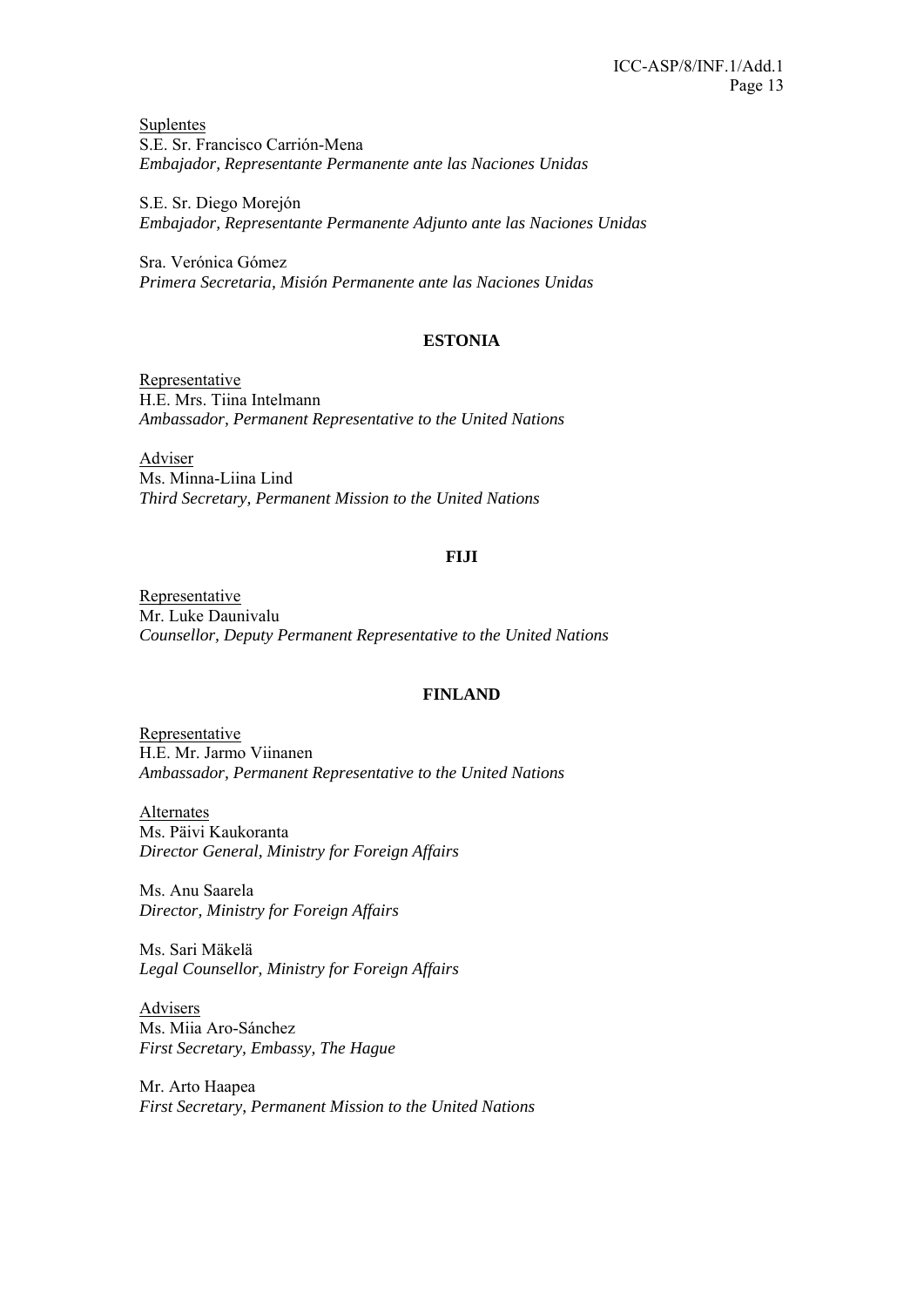#### **FRANCE**

Répresentant S.E. M. Gérard Araud *Ambassadeur, Représentant Permanent auprès des Nations Unies* 

Suppléantes Mme Ginette de Matha *Chargée de mission auprès du Directeur des Affaires juridiques, Ministère des Affaires étrangères et européennes,* 

Mme Christina Vasak *Chargée de mission auprès du Directeur des Nations Unies, des Organisations internationales, des Droits de l'Homme et de la Francophonie, Ministère des Affaires étrangères et européennes* 

Conseillers Mr. Max-Olivier Gonnet *Premier secrétaire, Mission permanente auprès des Nations Unies* 

M. Fabrice Leggeri *Sous-directeur du droit international et du droit européen, Ministère de la Défense* 

Mme Alexandra Tetreau *Représentation permanente auprès des Nations Unies*

M. Francis Stoliaroff *Magistrat, Direction des affaires criminelles et des grâces, Ministère de la Justice et des Libertés* 

# **GABON**

### **GAMBIA**

#### **GEORGIA**

Representative Mr. Shalva Tsiskarashvili *Counsellor, Deputy Permanent Representative to the United Nations* 

Alternate Mr. Merab Manjgaladze *Counsellor, Permanent Mission to the United Nations* 

# **GERMANY**

Representative Ms. Susanne Wasum-Rainer *Legal Adviser, Director-General, Legal Affairs, Ministry of Foreign Affairs*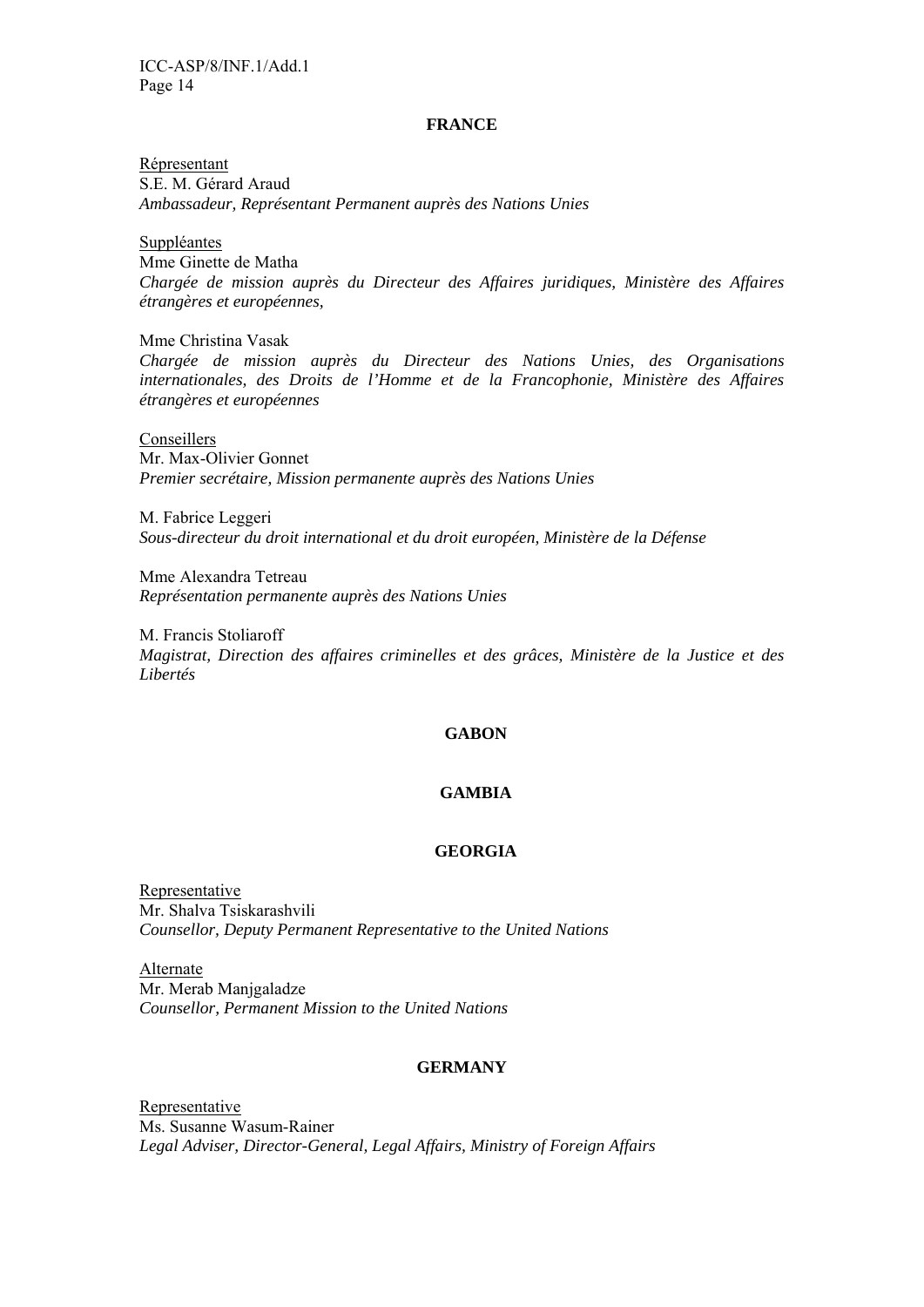Alternate Mr. Christoph Retzlaff *Counsellor, Permanent Mission to the United Nations* 

Mr. Thomas Schneider *Head, International Criminal Court Unit, Federal Foreign Office* 

Advisers Mr. Eberhard Desch *Head of Public International Law Division, Federal Ministry of Justice* 

Mt. Claus Kreß *Professor ol Law, Expert, Cologne University* 

# **GHANA**

Representative H.E. Mr. Leslie Kojo Christian *Ambassador, Permanent Representative to the United Nations* 

Alternate Mr. Ebenezer Appreku *Minister, Permanent Mission to the United Nations* 

### **GREECE**

Representative H.E. Mr. Anastassis Mitsialis *Ambassador, Permanent Representative to the United Nations* 

Alternates Mr. Dimitris Caramitsos-Tziras *Minister, Deputy Permanent Representative to the United Nations* 

Mr. Aristides Androulakis *Counsellor, Permanent Mission to the United Nations* 

# **GUINEA**

### **GUYANA**

Representative Mr. George Talbot *Chargé d'Affaires a.i., Permanent Mission to the United Nations* 

Adviser Ms. Donnette Critchlow *Second Secretary, Permanent Mission to the United Nations* 

Mr. Hari Singh *Attaché, Permanent Mission to the United Nations*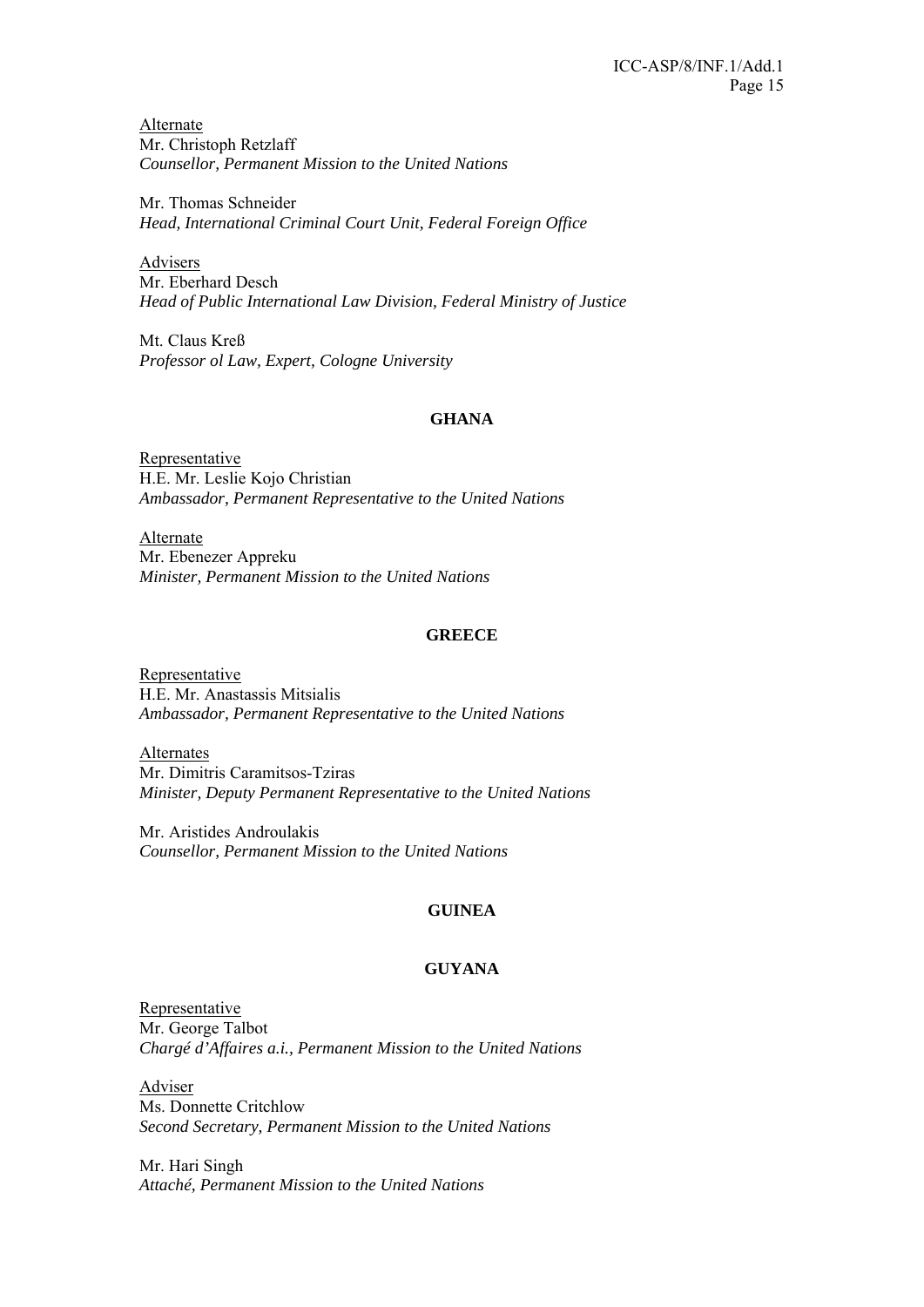#### **HONDURAS**

#### **HUNGARY**

Representative H.E. Mrs. Márta Horváth Fekszi *Ambassador, Permanent Representative to the United Nations* 

Alternate Ms. Rita Sára Silek *Second Secretary, Permanent Mission to the United Nations* 

**Adviser** Ms. Zsófia Anikó Tomaj *Third Secretary, Permanent Mission to the United Nations* 

### **ICELAND**

# **IRELAND**

Representative H.E. Mrs. Mary Whelan *Ambassador, Embassy, The Hague* 

**Alternates** Mr. James Kingston *Legal Adviser, Department of Foreign Affairs* 

Mr. Michael Hurley *First Secretary, Embassy, The Hague* 

Mr. Frank Power *Third Secretary, Embassy, The Hague* 

Ms. Emer Kilcullen *Assistant Legal Adviser, Department of Foreign Affairs* 

Mr. Fergal Madigan *Liaison Officer, Embassy, The Hague* 

#### **ITALY**

Representative H.E. Mr. Cesare Maria Ragaglini *Ambassador, Permanent Representative to the United Nations* 

Alternate Mr. Gian Luigi Mascia *Minister, Political Direction, Ministry of Foreign Affairs*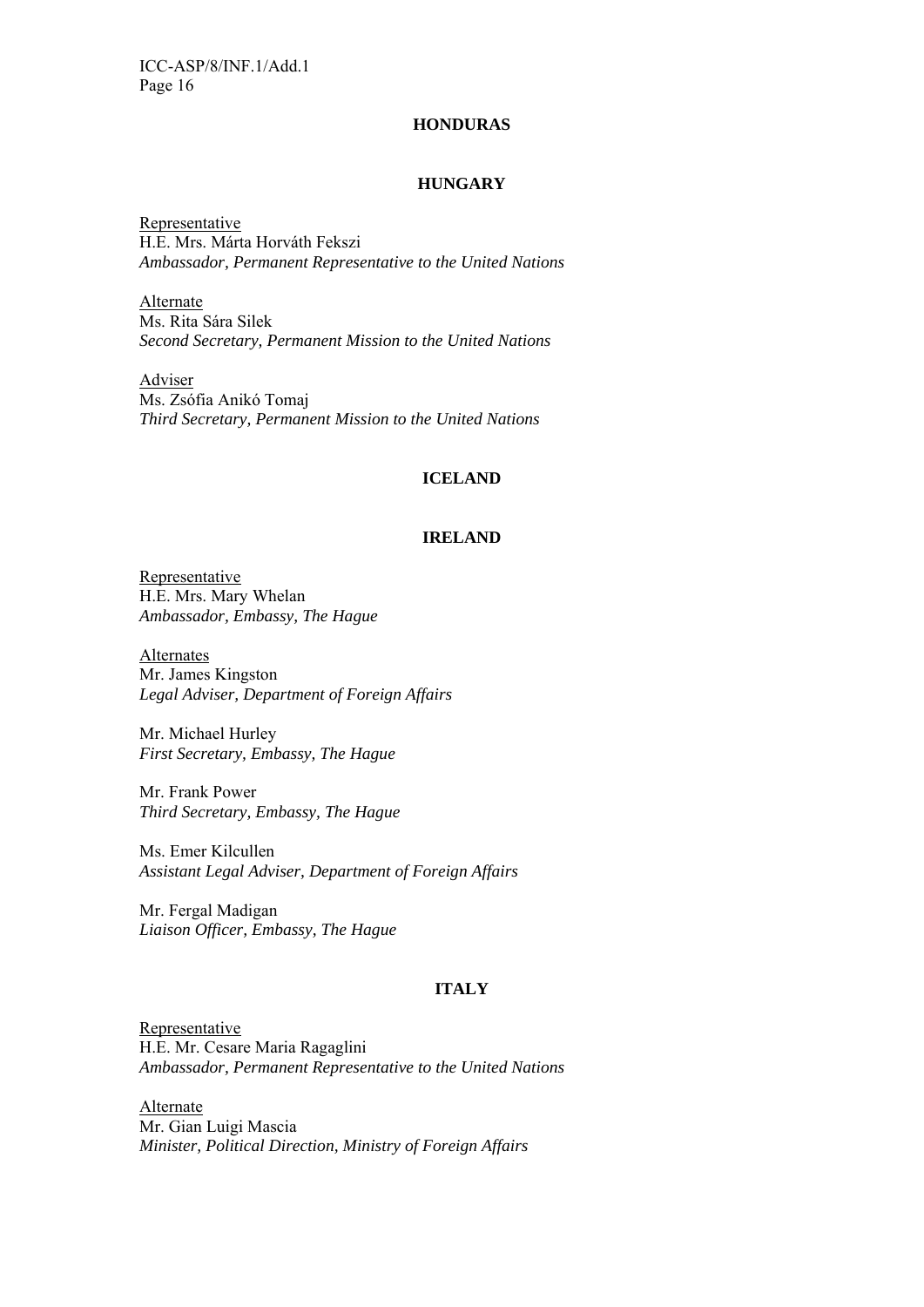Advisers Mr. Roberto Bellelli *Judge/Legal Adviser, Embassy, The Hague* 

Mr. Giuseppe Nesi *Legal Adviser, Permanent Mission to the United Nations* 

Mr. Mauro Politi *Judge* 

Mr. Salvatore Zappalà *Professor* 

#### **JAPAN**

Representative H.E. Mr. Yukio Takasu *Ambassador, Permanent Representative to the United Nations* 

Alternates H.E. Mr. Norihiro Okuda *Ambassador, Deputy Permanent Representative to the United Nations* 

Mr. Masataka Okano *Director, International Affairs Bureau, Ministry of Foreign Affairs* 

Mr. Yukihiro Wada *Counsellor, Permanent Mission to the United Nations*

Mr. Ryo Fukahori *Deputy Director, International Affairs Bureau, Ministry of Foreign Affairs*

Adviser Mr. Naobumi Yokota *Researcher/Adviser, Permanent Mission to the United Nations* 

### **JORDAN**

Representative H.R.H. Prince Zeid Ra'ad Zeid Al-Hussein *Ambassador, Embassy, Washington D.C.* 

Alternate H.E. Mr. Mohammed Al-Allaf *Ambassador, Permanent Representative to the United Nations* 

Advisers Mr. Basheer F. Zoubi *Minister, Deputy Permanent Representative to the United Nations* 

Mr. Mahmoud Hmoud *Director, Legal Department, Ministry of Foreign Affairs*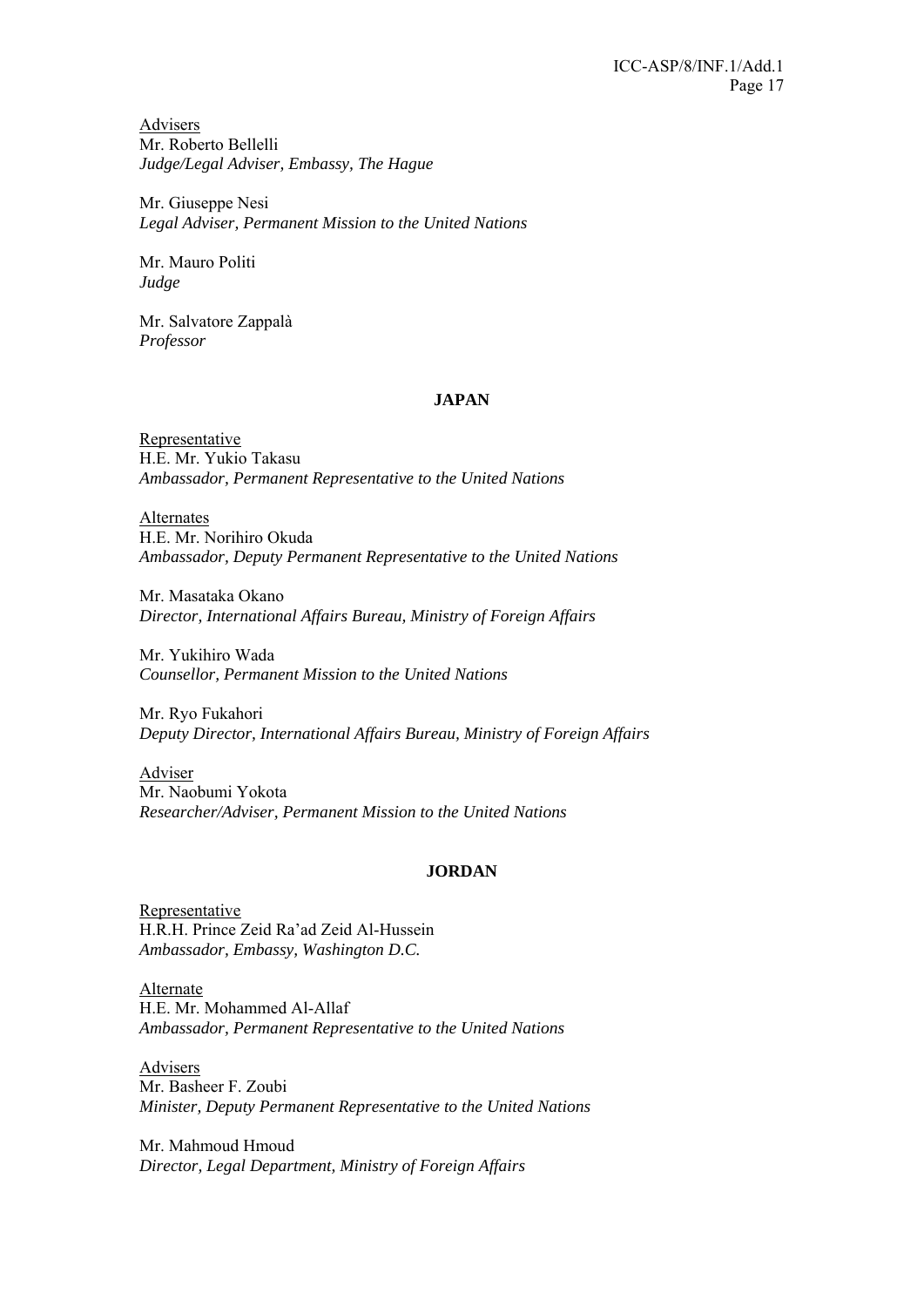Mr. Eihab Omaish *First Secretary, Permanent Mission to the United Nations* 

Mr. Akram Harahsheh *Third Secretary, Embassy, The Hague* 

### **KENYA**

Representative H.E. Mr. Zachary Muburi-Muita *Ambassador, Permanent Representative to the United Nations Vice-President of the Assembly of States Parties* 

Alternate H.E. Mr. Ruthie Chepkoech Rono *Ambassador, Embassy, The Hague* 

Advisers Ms. Stella Orina *Second Counsellor Legal, Permanent Mission to the United Nations* 

Mr. Wycliffe Amukowa *Third Secretary, Embassy, The Hague* 

### **LATVIA**

Representatives Ms. Kristīne Malinovska *Counsellor, Permanent Mission to the United Nations* 

Alternate Mr. Zigmārs Zilgalvis *Second Secretary, Permanent Mission to the United Nations* 

#### **LESOTHO**

Representative H.E. Mr. Motlatsi Ramafole *Ambassador, Permanent Representative to the United Nations* 

**Advisers** Mr. Kautu Moeletsi *Counsellor, Permanent Mission to the United Nations* 

### **LIBERIA**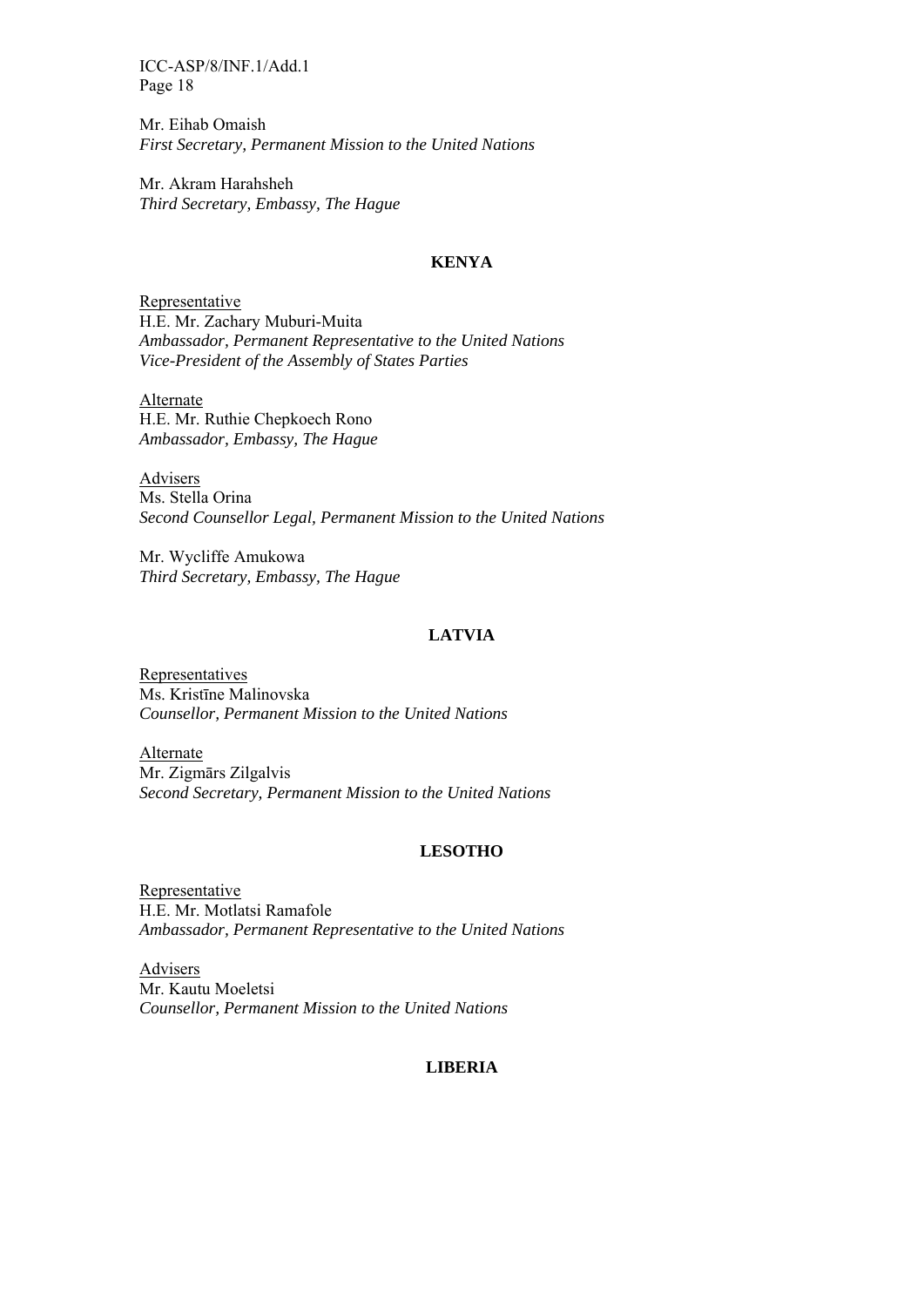#### **LIECHTENSTEIN**

Representative H.E. Mr. Christian Wenaweser *Ambassador, Permanent Representative to the United Nations President of the Assembly of States Parties* 

Alternate Mr. Stefan Barriga *Counsellor, Deputy Permanent Representative to the United Nations* 

Adviser Ms. Isabel Frommelt *Adviser, Ministry of Foreign Affairs* 

# **LITHUANIA**

Representative H.E. Mr. Dalius Čekuolis *Ambassador, Permanent Representative to the United Nations* 

Alternate Mr. Aidas Sunelaitis *Third Secretary, Permanent Mission to the United Nations* 

### **LUXEMBOURG**

Représentant S.E. Mme Sylvie Lucas *Ambassadeur, Représentante Permanente auprès des Nations Unies* 

Suppléant S.E. M. Jean-Marc Hoscheit *Ambassadeur, Ambassade, La Haye* 

Conseillers M. Jean Olinger *Représentante Permanente Adjointe auprès des Nations Unies* 

Mme Véronique Dockendorf *Premier secrétaire, Mission permanente auprès des Nations Unies* 

Mme Anne Kayser *Représentante Permanente Adjointe auprès le Conseil de l'Europe* 

# **MADAGASCAR**

Représentant S.E. Mme Christine Razanamahasoa *Garde des Sceaux, Ministre de la Justice*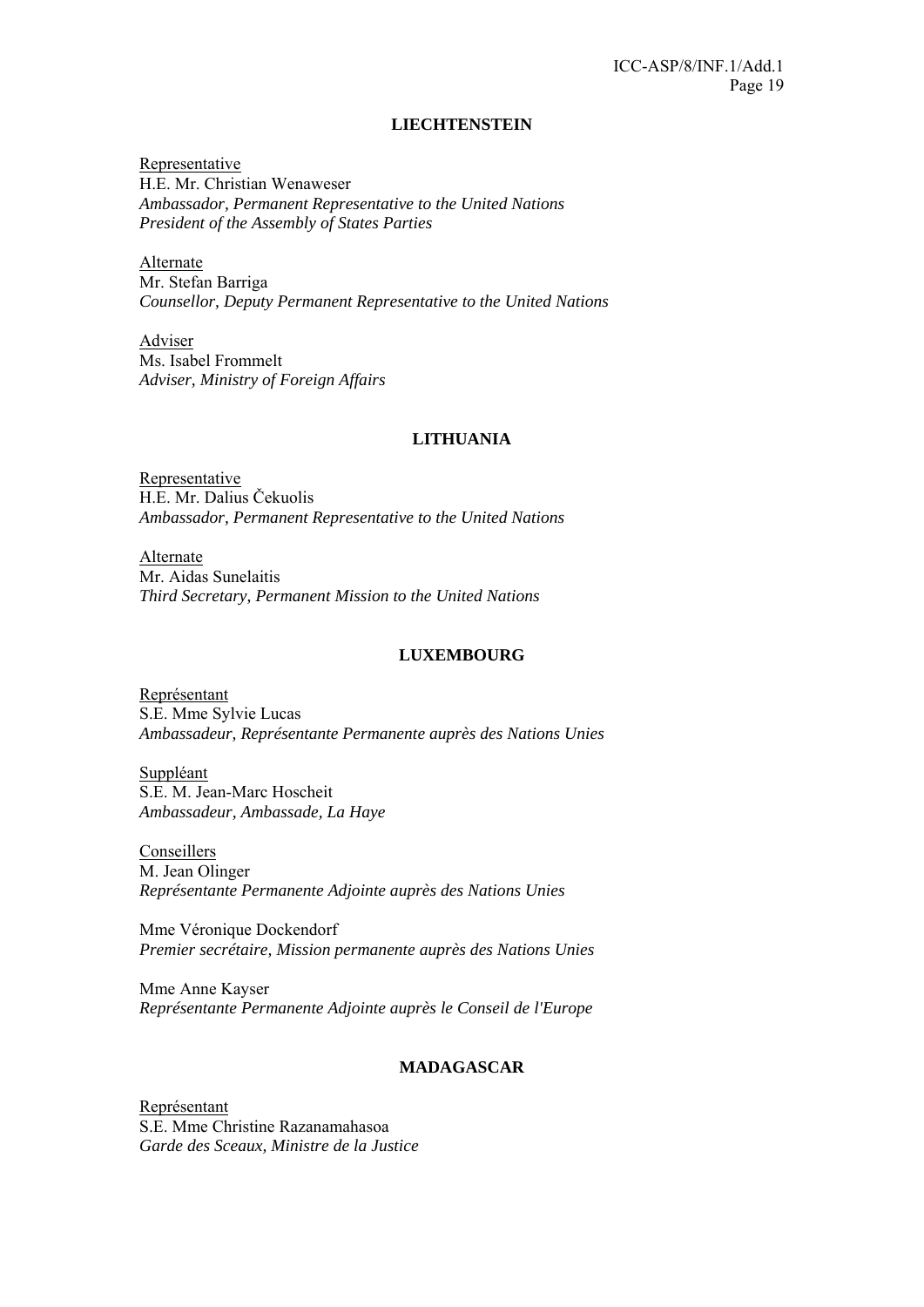Suppléants S.E. M. Zina Andrianarivelo-Razafy *Ambassadeur, Représentante Permanente auprès des Nations Unies* 

Mme Lydia Randrianarivony *Conseiller, Mission permanente auprès des Nations Unies* 

# **MALAWI**

# **MALI**

#### **MALTA**

Representative H.E. Mr. Saviour Borg *Ambassador, Permanent Representative to the United Nations* 

Alternate Mr. Claude Bonello *First Secretary, Permanent Mission to the United Nations*

#### **MARSHALL ISLANDS**

#### **MAURITIUS**

#### **MEXICO**

Representante S.E. Sr. Claude Heller Rouassant *Embajador, Representante Permanente ante las Naciones Unidas*

Suplentes

S.E. Sr. Jorge Lomónaco Tonda *Embajador, Embajada, La Haya Vice-Presidente de la Asamblea de los Estados Partes* 

Sr. Victor Manuel Uribe Aviña *Consultor Jurídico Adjunto, Secretaría de Relaciones Exteriores* 

Sr. Alejandro Alday González *Segundo Secretario, Misión Permanente ante las Naciones Unidas* 

#### **MONGOLIA**

#### **MONTENEGRO**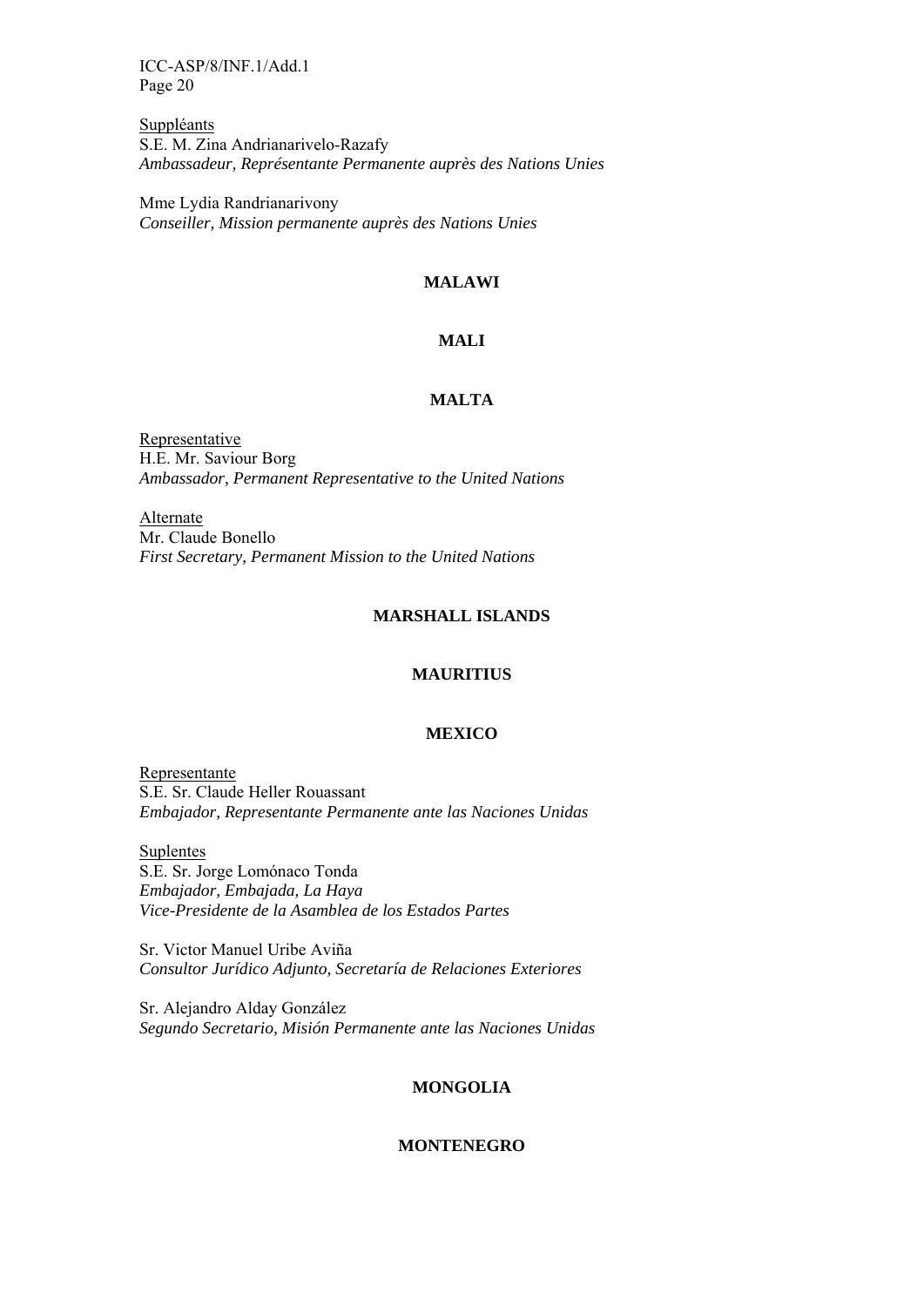#### **NAMIBIA**

Representative H.E. Mr. Kaire Mbuende *Ambassador, Permanent Representative to the United Nations* 

Alternates H.E. Mrs. Frieda Ithete *Ambassador, Deputy Permanent Representative to the United Nations*

Mr. Issaskar Ndjoze *Deputy Permanent Secretary, Ministry of Justice* 

Mr. David Thomas *First Secretary, Permanent Mission to the United Nations* 

#### **NAURU**

#### **NETHERLANDS**

Representative H.E. Mr. Paul W.J. Wilke *Ambassador, Permanent Representative to the International Criminal Court, Ministry of Foreign Affairs* 

Alternates H.E. Mr. Herman Schaper *Ambassador, Permanent Representative to the United Nations* 

Mr. Piet de Klerk *Minister, Deputy Permanent Representative to the United Nations* 

Advisers Mr. Niels M. Blokker *Deputy Legal Adviser, Ministry of Foreign Affairs* 

Mr. Just J. Wiarda *Legal Counsel, Ministry of Justice* 

Ms. Ceta Noland *First Secretary, Permanent Mission to the United Nations* 

Mr. Thomas Henquet *Legal Counsel, Ministry of Foreign Affairs* 

Ms. Chantal M. Joubert *Legal Counsel, Ministry of Justice* 

Mr. Koen Hartog *Policy Adviser, Department for United Nations, Ministry of Foreign Affairs*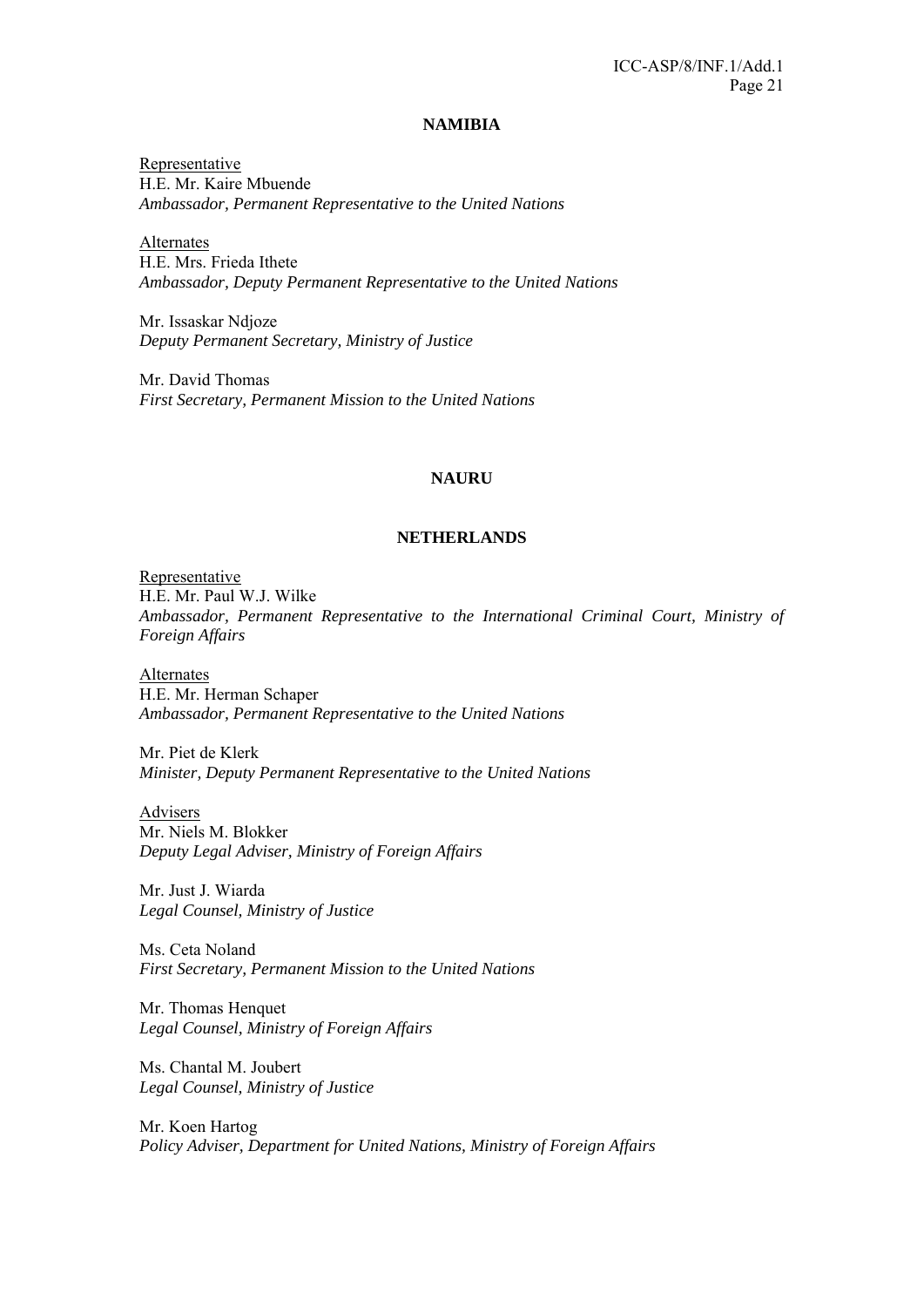# **NEW ZEALAND**

Representative H.E. Mr. Jim McLay *Ambassador, Permanent Representative to the United Nations* 

Alternates Mr. Don Mackay *Special Adviser, Ministry of Foreign Affairs and Trade*

Mr. Carl Reaich *Senior Legal Adviser, Ministry of Foreign Affairs and Trade* 

Ms. Alice Revell *Second Secretary, Permanent Mission to the United Nations*

#### **NIGER**

#### **NIGERIA**

Representative H.E. Mrs. U. Joy Ogwu *Ambassador, Permanent Representative to the United Nations*

Alternate H.E. Ms. Nimota N. Akanbi *Ambassador, Embassy, The Hague* 

Advisers Mr. Chuka Udedibia *Director, First United Nations Division, Ministry of Foreign Affairs* 

Mrs. E. O. Otukoya *Assistant Director, First United Nations Division, Ministry of Foreign Affairs* 

Mr. I.J.Umana *Minister, Permanent Mission to the United Nations*

Ms. Grace Samuel Ekanem *Chief State Counsel, Federal Ministry of Justice* 

Ms. Margaret I. Igbinobaro *First Secretary, Embassy, The Hague* 

#### **NORWAY**

Representative Mr. Rolf Einar Fife *Director-General, Legal Affairs Department, Ministry of Foreign Affairs*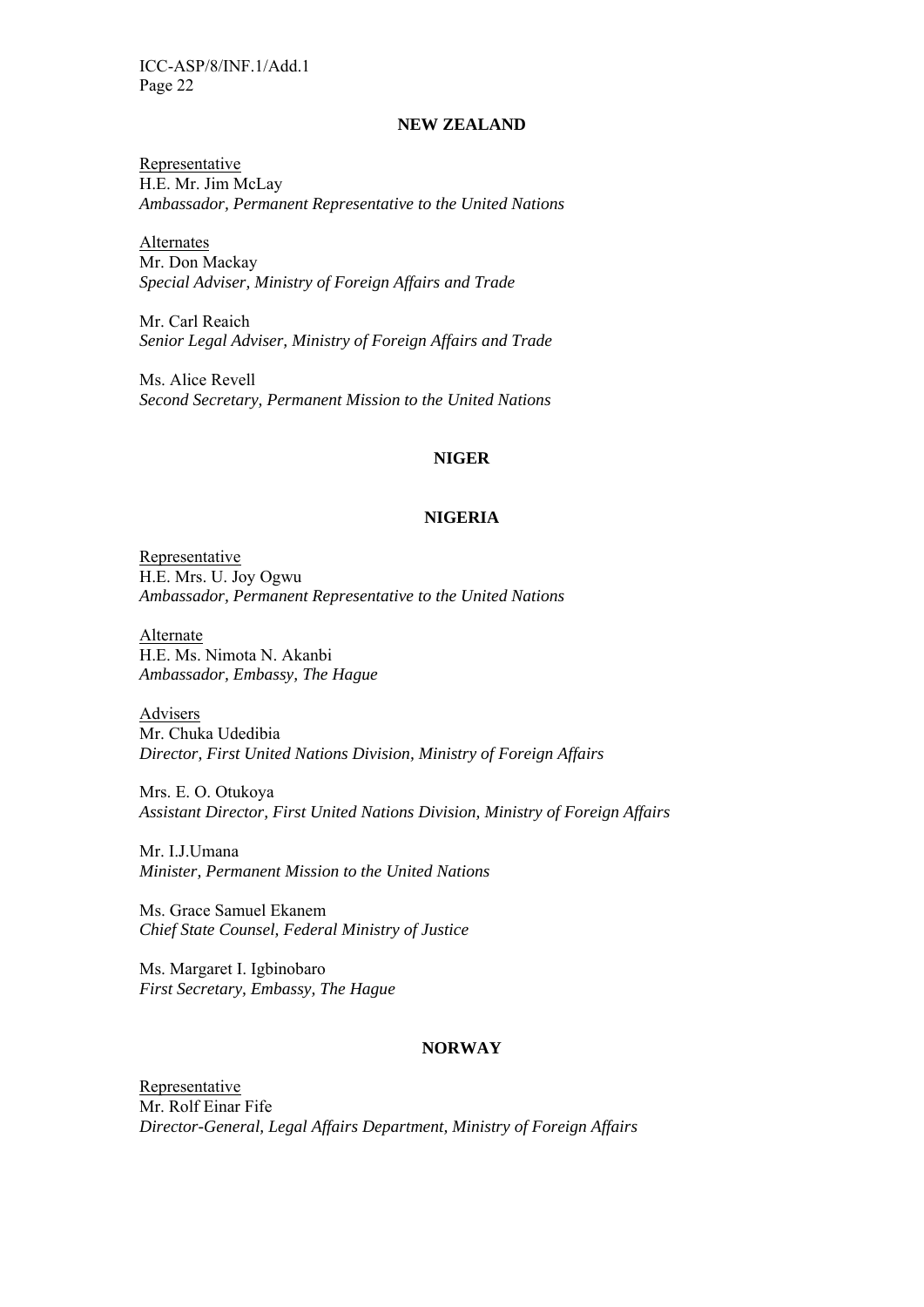Alternates H.E. Ms. Eva Bugge *Ambassador, Embassy, The Hague* 

H.E. Mrs. Mona Juul *Ambassador, Deputy Permanent Representative to the United Nations*

Mr. Martin Sørby *Deputy Director-General, Legal Affairs Department, Ministry of Foreign Affairs* 

Advisers Ms. Berit Enge *Minister Counsellor, Permanent Mission to the United Nations* 

Mr. Åsmund Eriksen *Counsellor, Permanent Mission to the United Nations* 

Ms. Susanne Juell Gudbrandsen *Adviser, Legal Affairs Department, Ministry of Foreign Affairs* 

Mr. Roar Haugsdal *Second Secretary, Embassy, The Hague* 

# **PANAMA**

Representante S.E. Sr. Pablo Antonio Thalassinós *Embajador, Representante Permanente ante las Naciones Unidas*

Suplentes S.E. Sr. Norman Harris *Embajador, Representante Permanente Alterno ante las Naciones Unidas* 

Sra. Annelle Urriola *Consejera, Misión Permanente ante las Naciones Unidas* 

### **PARAGUAY**

Representante S.E. Sr. José Antonio Dos Santos *Embajador, Representante Permanente ante las Naciones Unidas*

Suplentes S.E. Sr. Julio César Arriola Ramírez *Embajador, Representante Permanente Alterno ante las Naciones Unidas* 

Sra. Luz Marina Moreno *Primera Secretaria, Misión Permanente ante las Naciones Unidas* 

#### **PERU**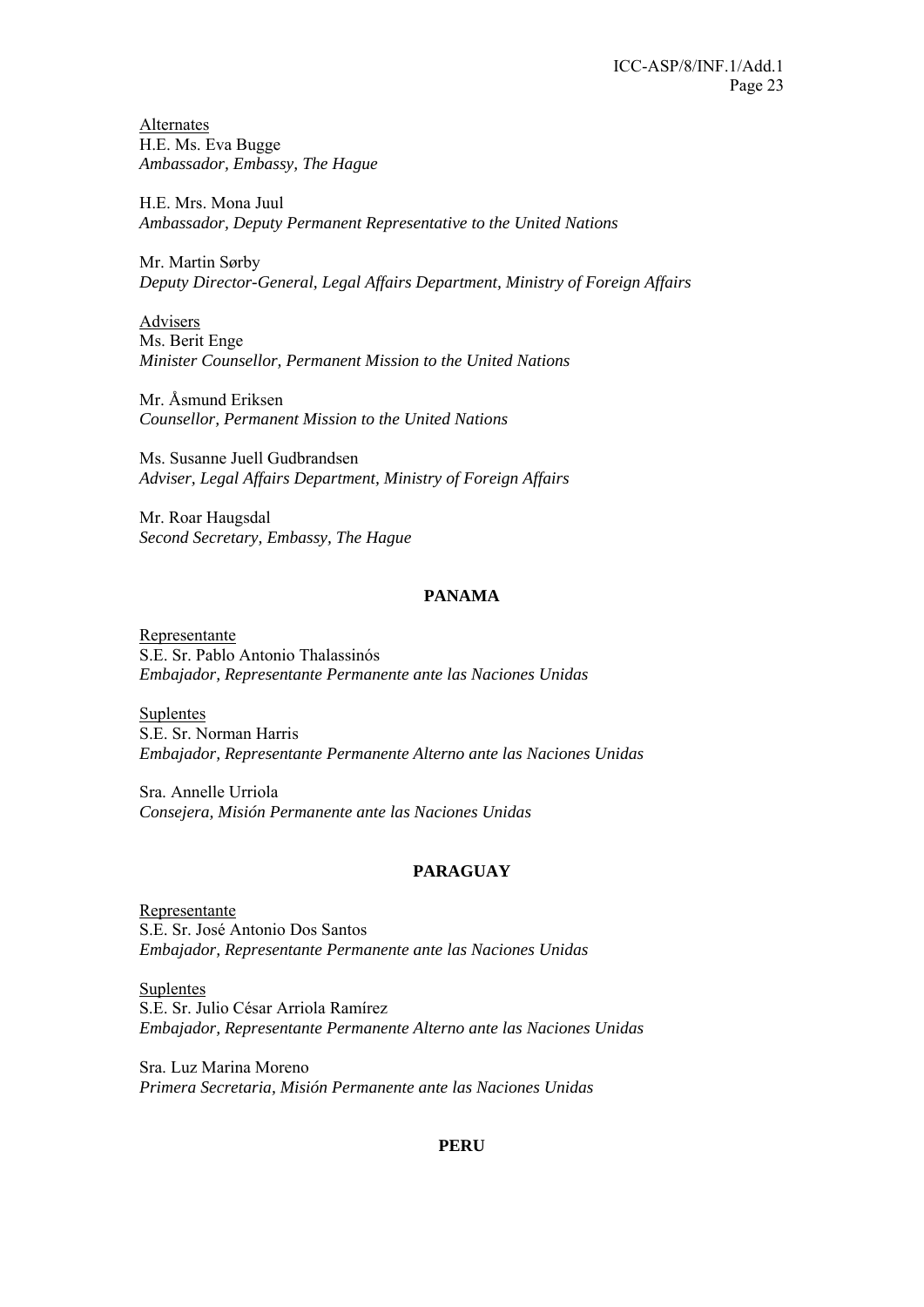#### **POLAND**

Representative Mr. Remigiusz Henczel *Director, Legal and Treaty Department, Ministry of Foreign Affairs* 

Alternate

Mr. Pawel Herczynski *Minister Counsellor, Chargé d'Affaires a.i., Permanent Mission to the United Nations* 

Advisers

Mr. Wladyslaw Czaplinski *Professor of International Law, Director of the Institute of Law Sciences, Polish Academy of Sciences* 

Ms. Beata Ziorkiewicz *Public Prosecutor, Department of International Cooperation and European Law, Ministry of Justice* 

Mr. Andrzej Ryng *Counsellor, Embassy, The Hague* 

Mr. Piotr Dolata *First Secretary, Permanent Mission to the United Nations* 

### **PORTUGAL**

Representatives H.E. Mr. José Felipe Mendes Moraes Cabral *Ambassador, Permanent Representative to the United Nations* 

Alternates Mr. João Carlos Bessa Pinto Versteeg *Minister, Ministry of Foreign Affairs* 

Mr. João Miguel Ferreira de Serpa Soares *Director, Department of Legal Affairs, Ministry of Foreign Affairs* 

Mr. Jorge Lobo de Mesquita *Deputy Permanent Representative to the United Nations*

Mr. João Madureira *Legal Adviser, Permanent Mission to the United Nations* 

Ms. Maria Teresa Artilheiro Ferreira *Legal Counsellor, Department of Legal Affairs, Ministry of Foreign Affairs* 

#### **REPUBLIC OF KOREA**

Representative Mr. Key Cheol Lee *Director-General for Treaties, Ministry of Foreign Affairs and Trade*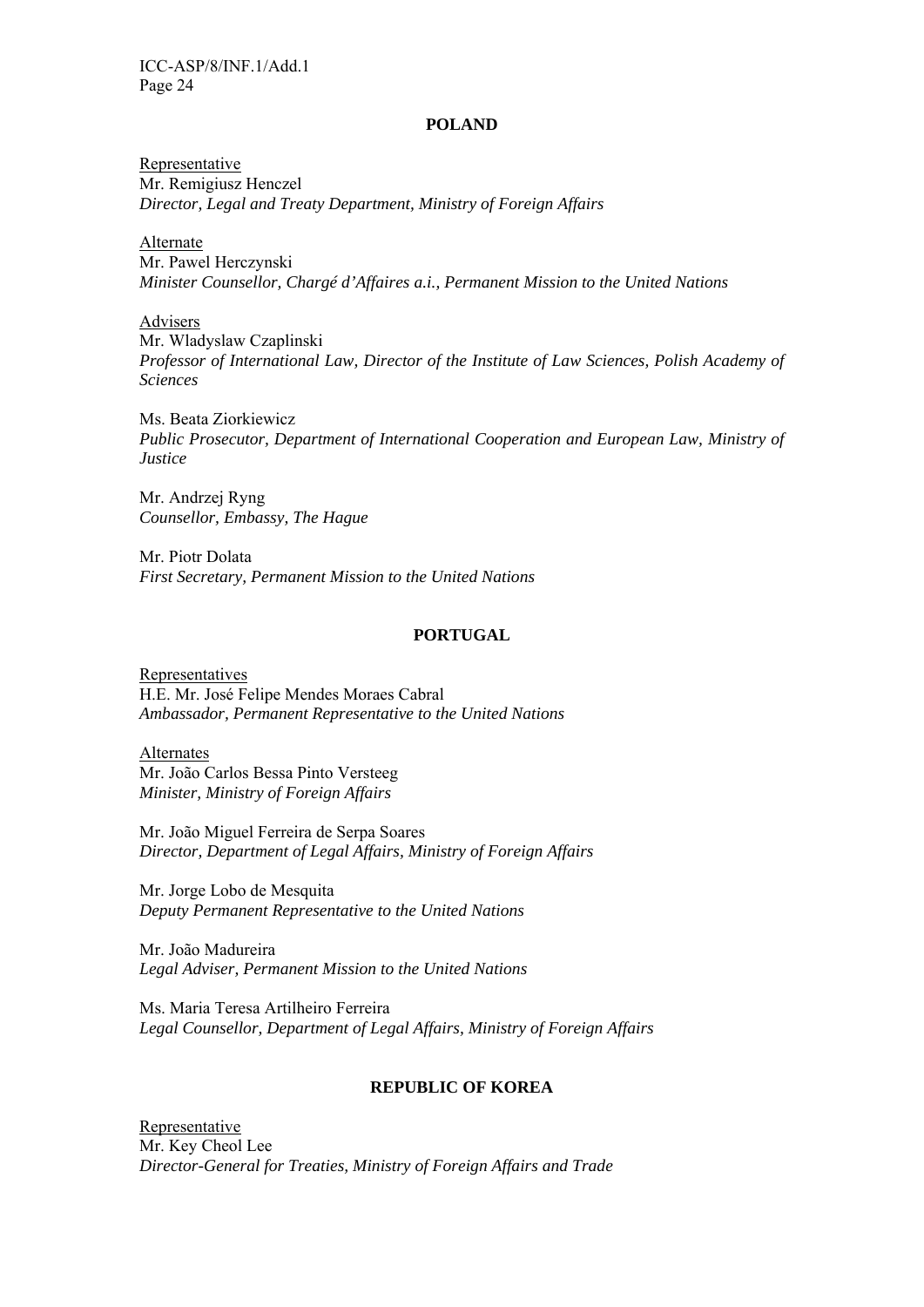Alternates Mr. Chull-joo Park *Counsellor, Permanent Mission to the United Nations* 

Mr. Hyung Jun Kim *Counsellor, Permanent Mission to the United Nations* 

Ms. Ji-eun Pyo *Second Secretary, Treaties Division, Ministry of Foreign Affairs and Trade* 

Advisers Mr. Tae Hyun Choi *Professor of International Law, College of Law, Hanyang University* 

Mr. Young Sok Kim *Professor of Law, Ewha Womans University* 

### **ROMANIA**

# **SAINT KITTS AND NEVIS**

# **SAINT VINCENT AND THE GRENADINES**

Representative H.E. Mr. Camillo M. Gonsalves *Ambassador, Permanent Representative to the United Nations* 

Alternates Ms. Nedra P. Miguel *Deputy Permanent Representative to the United Nations* 

Mr. Mozart Shandiek Carr *Attaché* 

### **SAMOA**

Representative H.E. Mr. Ali'ioaiga Feturi Elisaia *Ambassador, Permanent Representative to the United Nations* 

Alternates Ms. Rona Meleisea *Counsellor, Permanent Mission to the United Nations* 

Ms. Noelani Manoa *First Secretary, Permanent Mission to the United Nations* 

**Adviser** Mr. Roger S. Clark *Professor of Law*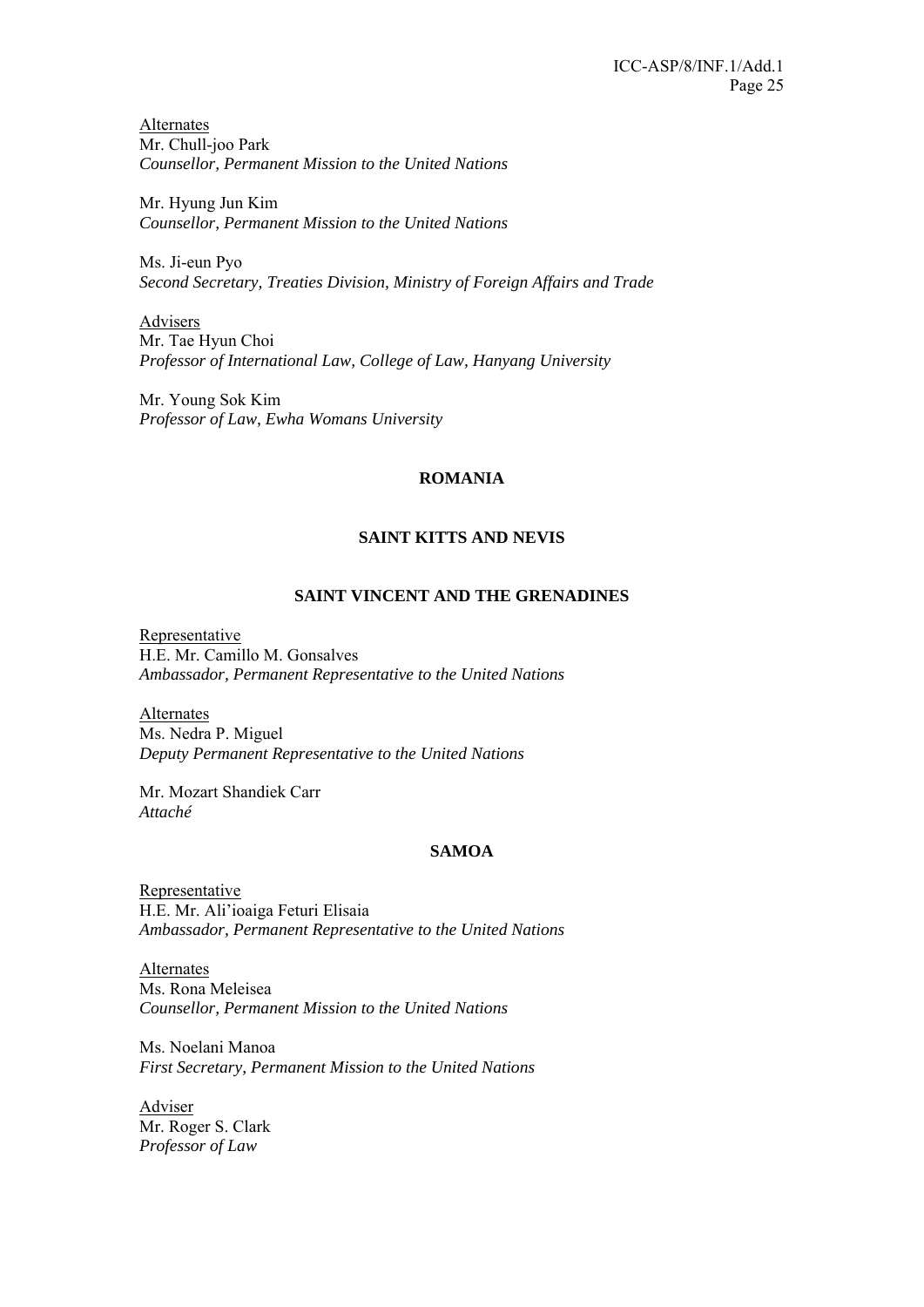#### **SAN MARINO**

Representative H.E. Mr. Daniele D. Bodini *Ambassador, Permanent Representative to the United Nations* 

Alternate Mr. Damiano Beleffi *Counsellor, Deputy Permanent Representative to the United Nations* 

Adviser Ms. Natascia Bartolini *Adviser, Permanent Mission to the United Nations* 

### **SENEGAL**

#### **SERBIA**

**Representatives** H.E. Mr. Feodor Starčević *Ambassador, Permanent Representative to the United Nations* 

Alternate Mr. Miloš Majić *Representative to the International Criminal Court and the Assembly of States Parties* 

Advisers Mrs. Milica Djunić *Legal Consultant, Ministry of Justice* 

Mr. Boris Holovka *Counsellor, Permanent Mission to the United Nations* 

#### **SIERRA LEONE**

#### **SLOVAKIA**

Representative H.E. Mr. Miloš Koterec *Ambassador, Permanent Representative to the United Nations* 

Alternate Ms. Eva Šurková *Legal Adviser, Permanent Mission to the United Nations* 

Adviser Ms. Ľubica Erdelská *International Law Department, Ministry of Foreign Affairs*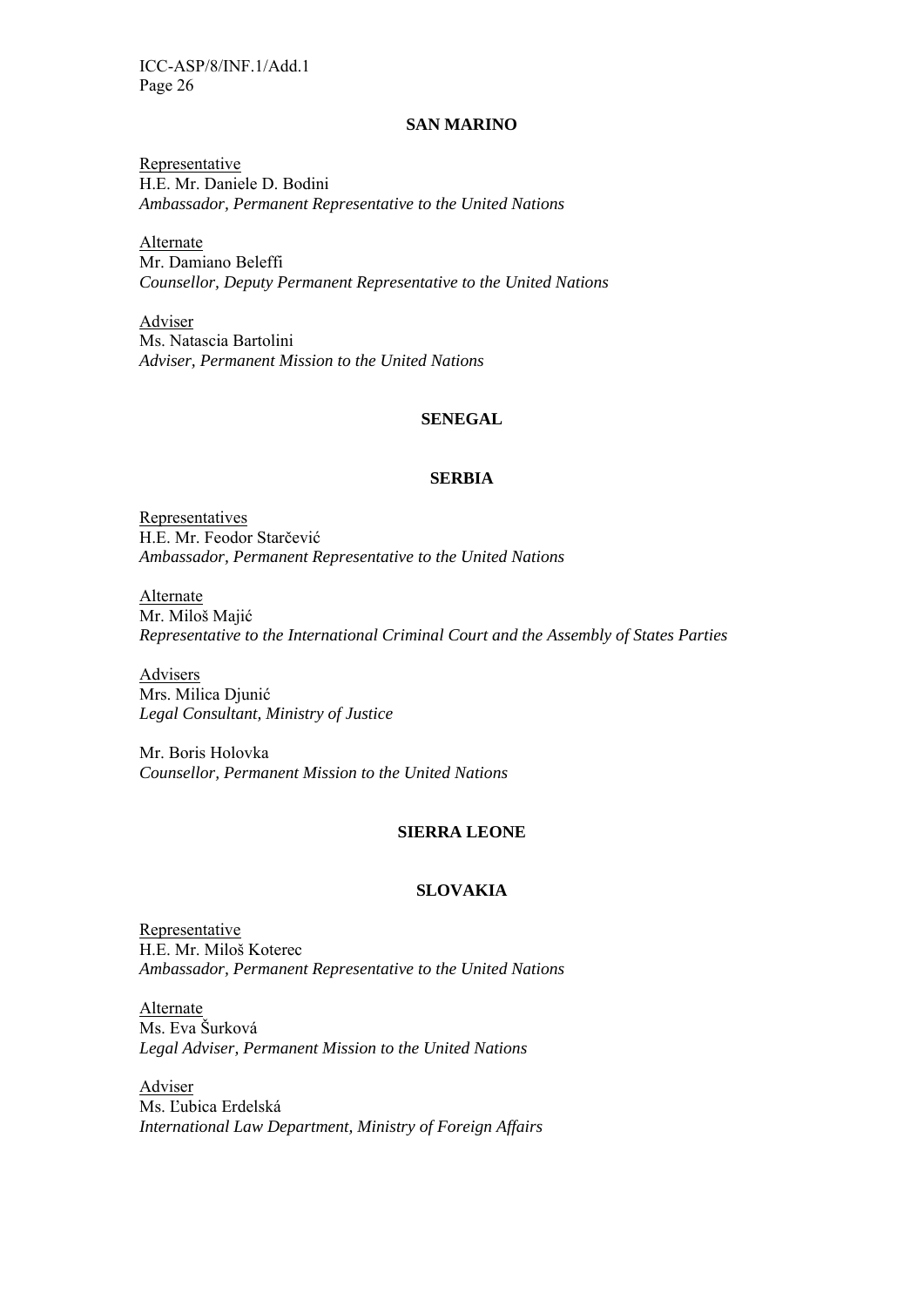#### **SLOVENIA**

Representative H.E. Ms. Sanja Štiglic *Ambassador, Permanent Representative to the United Nations* 

Alternate Ms. Simona Drenik *Minister, International Law Department, Ministry of Foreign Affairs* 

Advisers Ms. Ondina Blokar Drobič *Minister, Ministry of Foreign Affairs* 

Mr. Matevž Pezdirc *Counselor, Head of Criminal Law Unit, Ministry of Justice* 

Ms. Urška Kramberger Mendek *Third Secretary, Permanent Mission to the United Nations* 

#### **SOUTH AFRICA**

Representative H. E. Mr. Baso Sangqu *Ambassador, Permanent Representative to the United Nations* 

Alternate Mr. Doctor Mashabane *Minister, Deputy Permanent Representative to the United Nations*

Advisers Mr. Herman Benjamin Van Heerden *Law Adviser, Department of Justice and Constitutional Development* 

Mr. Dire David Tladi *Legal Counsellor, Permanent Mission to the United Nations* 

Ms. Reetsang Innocentia Moroke *Senior State Law Adviser, Department of Justice and Constitutional Development* 

Ms. Yolande Melissa Dwarika *Legal Counsellor, Embassy, The Hague* 

Mr. Theunis Jacobus Kotze *State Law Adviser, Department of Justice and Constitutional Development* 

Mr. Pieter Andreas Stemmet *Senior State Law Adviser, Department of International Relations and Cooperation*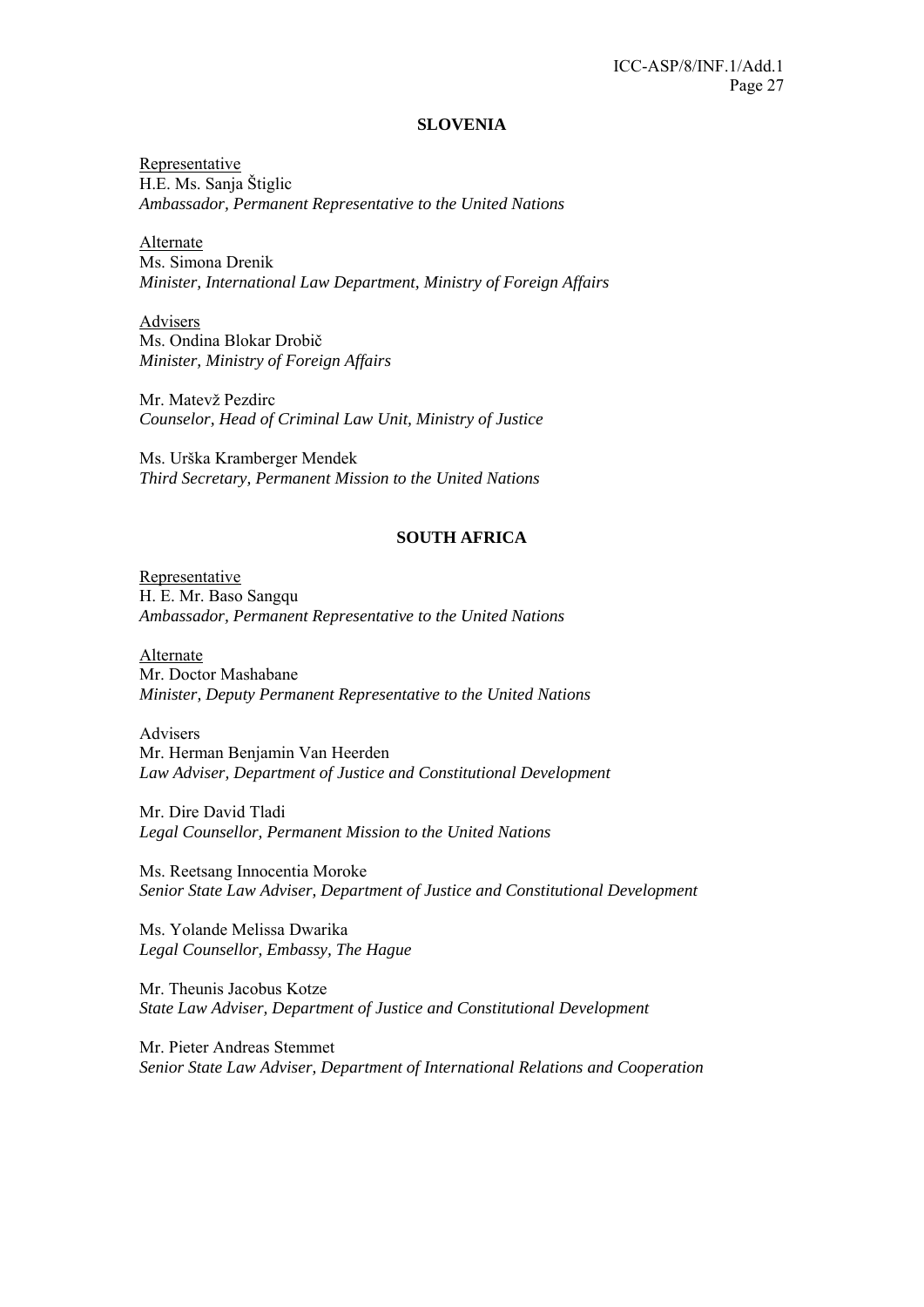#### **SPAIN**

Representante S.E. Sr. Juan Antonio Yáñez-Barnuevo *Embajador, Representante Permanente ante las Naciones Unidas* 

#### Suplentes

S.E. Sr. Román Oyarzun Marchesi *Embajador, Representante Permanente Alterno ante las Naciones Unidas* 

Sra. Concepción Escobar Hernández *Jefa, Asesoría Jurídica Internacional, Ministerio de Asuntos Exteriores y de Cooperación* 

Consejeros

Sra. Francisca Pedrós Carretero *Consejera, Misión Permanente ante las Naciones Unidas* 

Sr. Álvaro Ortega Barón *Subdirector General adjunto de Naciones Unidas y Asuntos Globales, Ministerio de Asuntos Exteriores y de Cooperación* 

Sra. Soledad Borrego *Consejera, Misión Permanente ante las Naciones Unidas* 

Sr. Mario Lanz Raggio *Comandante Auditor, Asesoría Jurídica General, Ministerio de Defensa* 

Sr. José Antonio Mellado *Agregado de Interior, Embajada, Washington* 

Sr. Fernando Val Garijo *Profesor de Derecho Internacional Público, Ministerio de Asuntos Exteriores y de Cooperación* 

#### **SURINAME**

Representative H.E. Mr. Henry Leonard Mac Donald *Ambassador, Permanent Representative to the United Nations* 

Alternate Ms. Miriam Angela Mac Intosh *First Secretary, Permanent Mission to the United Nations* 

#### **SWEDEN**

Representative H.E. Mr. Anders Lidén *Ambassador, Permanent Representative to the United Nations* 

**Alternates** Mr. Erik Wennerström *Principal Legal Adviser, Ministry for Foreign Affairs*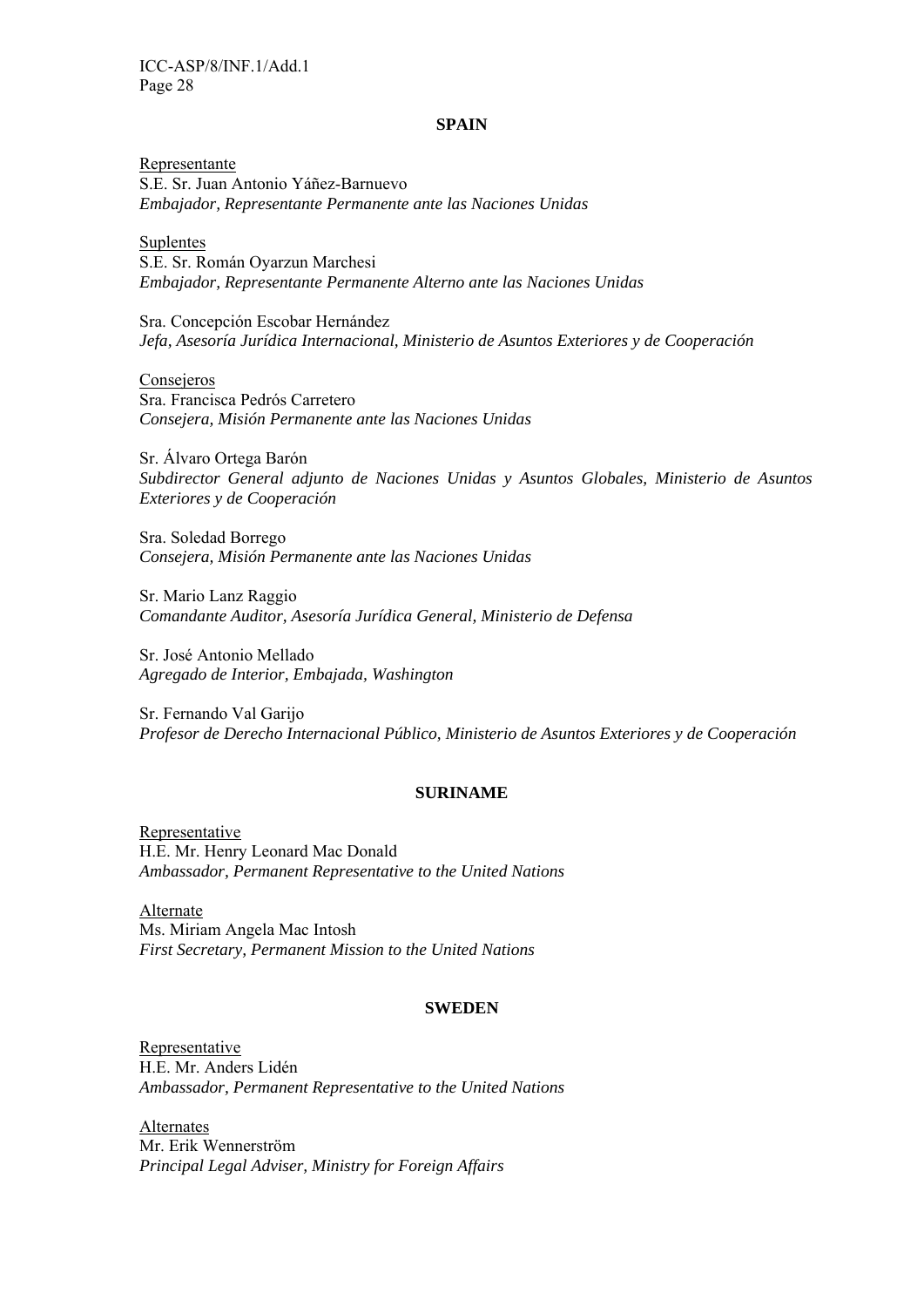Ms. Jenny Wessblad Härdh *Desk Officer, Ministry for Foreign Affairs* 

Mr. Per Lennerbrant *Deputy Director, Ministry of Justice* 

Mr. Hilding Lundkvist *First Secretary, Permanent Mission to the United Nations* 

# **SWITZERLAND**

# **TAJIKISTAN**

# **THE FORMER YUGOSLAV REPUBLIC OF MACEDONIA**

Representative H.E. Mr. Slobodan Tashovski *Ambassador, Permanent Representative to the United Nations* 

Advisers Ms. Tanja Dinevska *Counselor, Permanent Mission to the United Nations* 

Mr. Vladimir Nikulijski *Second Secretary, Permanent Mission to the United Nations* 

### **TIMOR-LESTE**

Representative Ms. Josefina Tilman *Second Secretary, Permanent Mission to the United Nations* 

### **TRINIDAD AND TOBAGO**

Representative H.E. Ms. Marina A. Valère *Ambassador, Permanent Representative to the United Nations* 

Alternates Ms. Cherry Ann Millard *Counsellor, Permanent Mission to the United Nations* 

Mr. Eden Charles *Counsellor, Permanent Mission to the United Nations* 

# **UGANDA**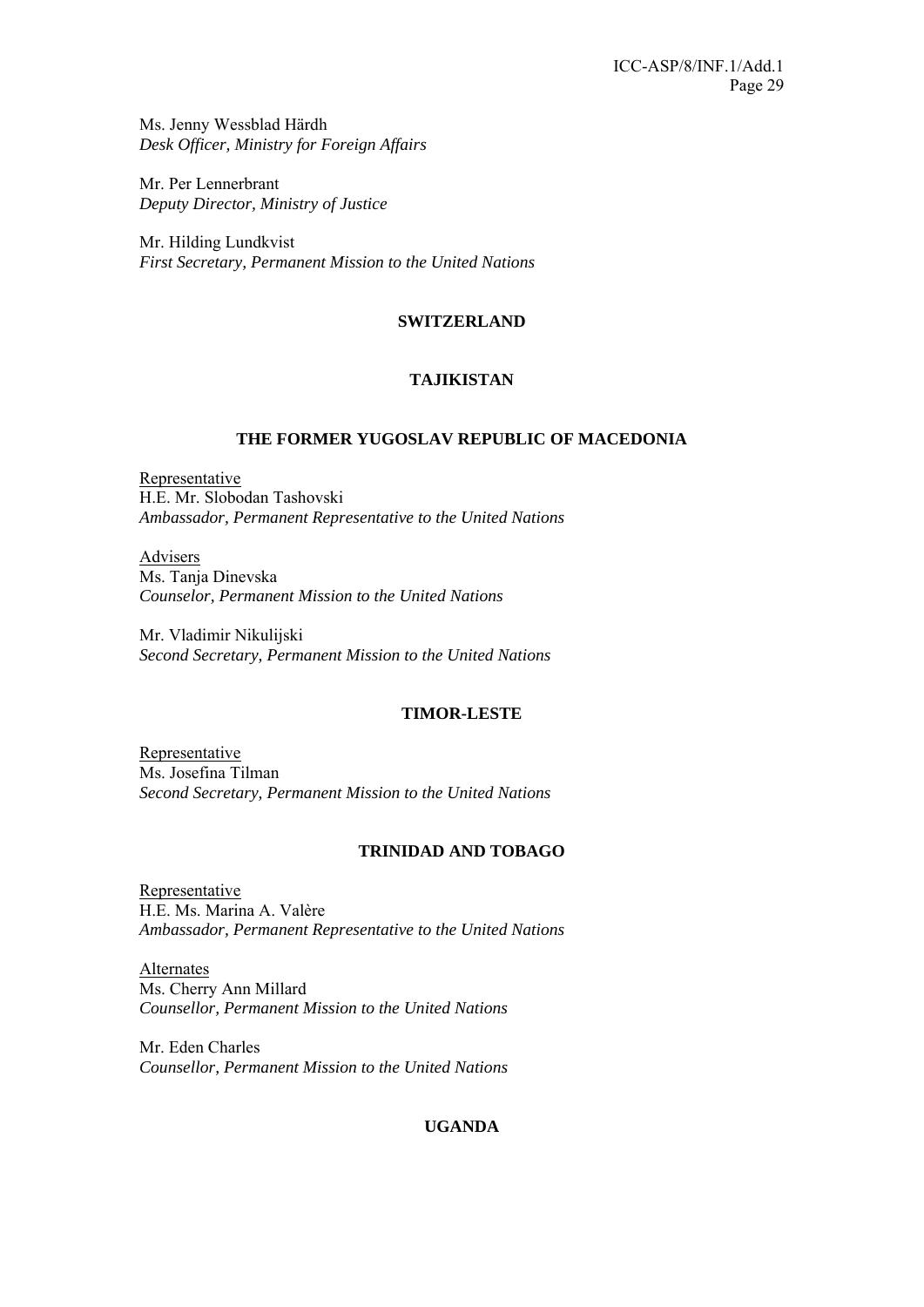### **UNITED KINGDOM OF GREAT BRITAIN AND NORTHERN IRELAND**

Representative Mr. Chris Whomersley *Deputy Legal Adviser, Foreign and Commonwealth Office* 

Alternates Ms. Emma Davies *Head of War Crimes Team, Foreign and Commonwealth Office* 

Ms. Catherine Adams *Legal Counsellor, Permanent Mission to the United Nations* 

Mr. Douglas Wilson *Legal Adviser, Permanent Mission to the United Nations* 

#### **UNITED REPUBLIC OF TANZANIA**

**Representative** Ms. Joyce Kafanabo *Minister, Chargé d'Affaires, Permanent Mission to the United Nations* 

Alternate Ms. Tully Malecela Mwaipopo *Second Secretary, Permanent Mission to the United Nations* 

#### **URUGUAY**

Representante S.E. Sr. José Luis Cancela *Embajador, Representante Permanente ante las Naciones Unidas* 

### **VENEZUELA (BOLIVARIAN REPUBLIC OF)**

#### **ZAMBIA**

Representative H.E. Mr. Lazarous Kapambwe *Ambassador, Permanent Representative to the United Nations* 

Alternate Mr. Muyambo Sipangule *Minister, Deputy Permanent Representative to the United Nations* 

Advisers Mr. Bernard Kang'ombe *First Secretary, Permanent Mission to the United Nations* 

Mr. Benson Mpalo *State Advocate, Office of the Director of Public Prosecutions*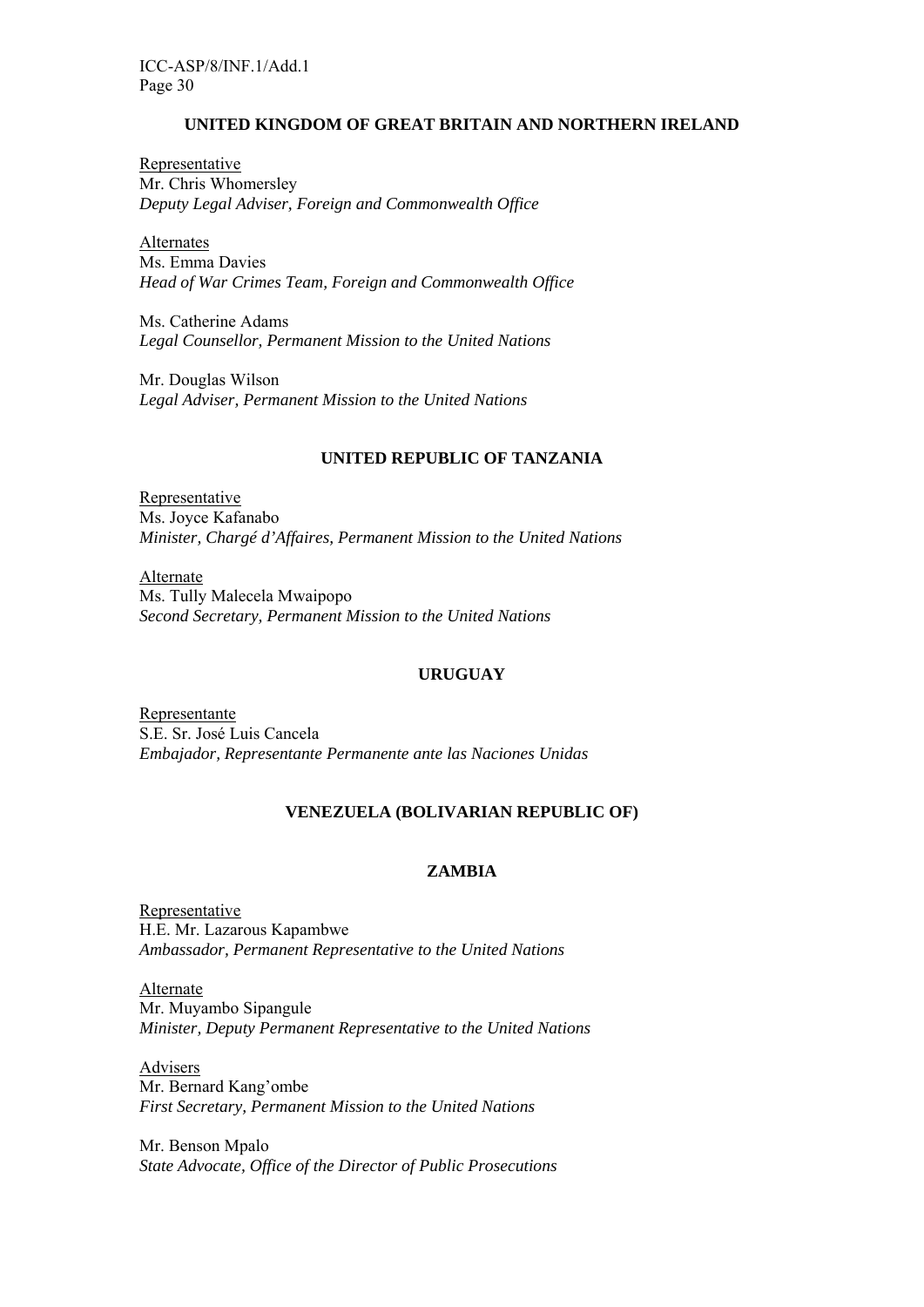# **II. Observer States/ États observateurs/ Estados observadores**

#### **ALGERIA**

Représentant S.E. M. Mourad Benmehidi *Ambassadeur, Représentant Permanent auprès des Nations Unies* 

Suppléant M. Abdelatif Debabeche *Ministre, Mission permanente auprès des Nations Unies* 

Conseiller M. Farid Dahmane *Premier secrétaire, Mission permanente auprès des Nations Unies* 

# **ANGOLA**

Représentant Mme Inocência Maria Gonçalo Pinto Mendes Adão *Procureur Provincial* 

Suppléant M. Germano Patrício *Procureur Provincial Adjoint* 

# **ARMENIA**

Representative H.E. Mr. Garen Nazarian *Ambassador, Permanent Representative to the United Nations* 

Alternate Ms. Ani Kocharyan *Third Secretary, Permanent Mission to the United Nations* 

Advisers Ms. Margarita Melikjanian *Expert, Permanent Mission to the United Nations* 

### **AZERBAIJAN**

# **BAHAMAS**

# **BAHRAIN**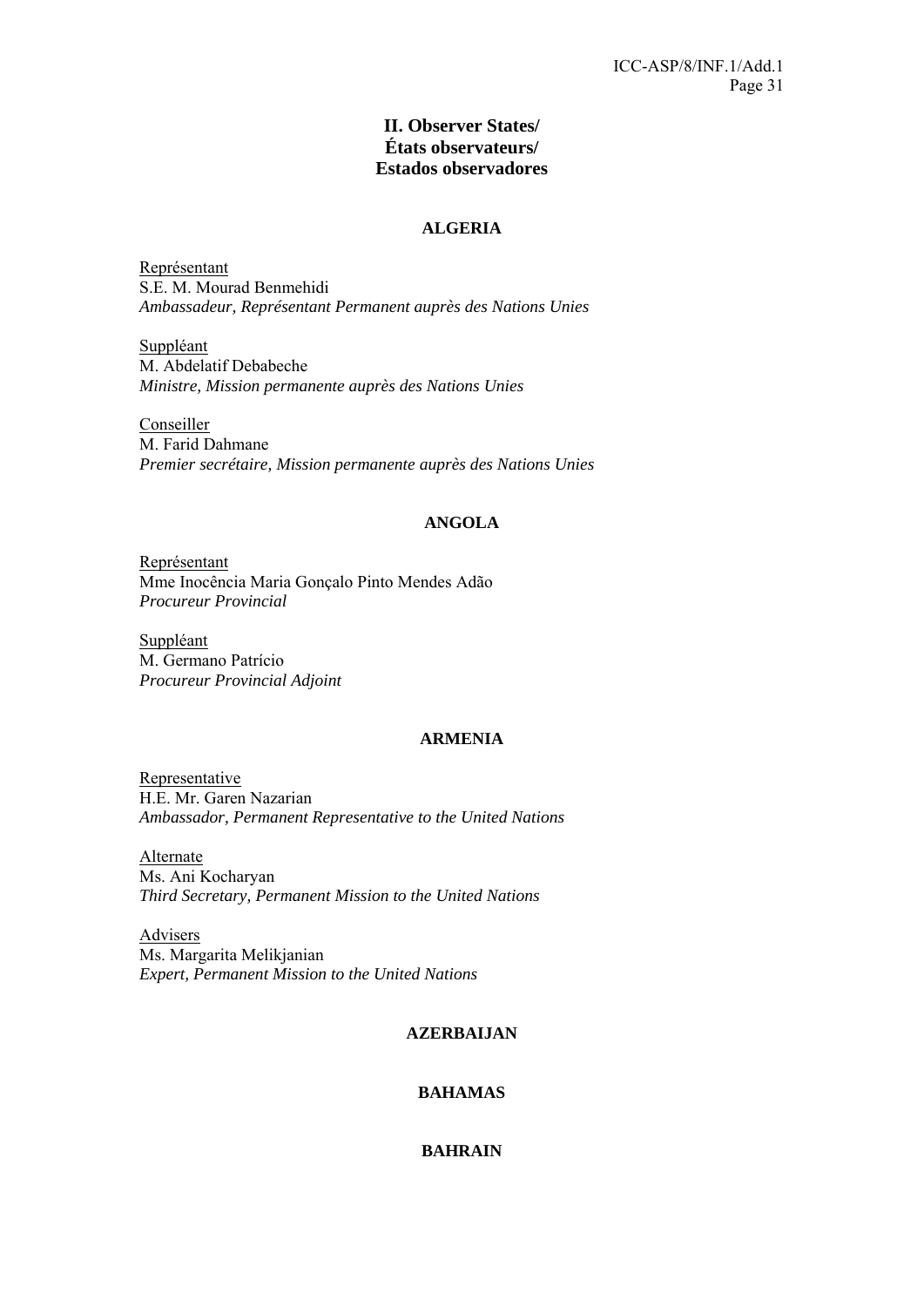#### **BANGLADESH**

Representative H.E. Mr. Mohamed Mijarul Quayes *Foreign Secretary, Ministry of Foreign Affairs* 

Alternate H.E. Mr. Abulkalam Abdul Momen *Ambassador, Permanent Representative to the United Nations* 

Advisers Mr. Shabbir Ahmad Chowdhury *Minister, Deputy Permanent Representative to the United Nations* 

Mr. Mohammad Khorshed Alam Khastagir *First Secretary, Permanent Mission to the United Nations* 

#### **BELARUS**

#### **BRUNEI DARUSSALAM**

#### **CAMEROON**

### **CAPE VERDE**

### **CHINA**

Representative Ms. Guo Xiaomei *Counsellor, Legal Adviser, Permanent Mission to the United Nations* 

Alternate Ms. Zhou Lulu *Deputy Director, Department of Treaty and Law, Ministry of Foreign Affairs*

Adviser Mr. He Liang *Attaché, Department of Treaty and Law, Ministry of Foreign Affairs*

# **CÔTE D'IVOIRE**

Représentant S.E. M. Alcide Djedje *Ambassadeur, Représentant Permanent auprès des Nations Unies* 

Suppléant M. Guillaume N. Bailly *Premier conseiller, Mission permanente auprès des Nations Unies*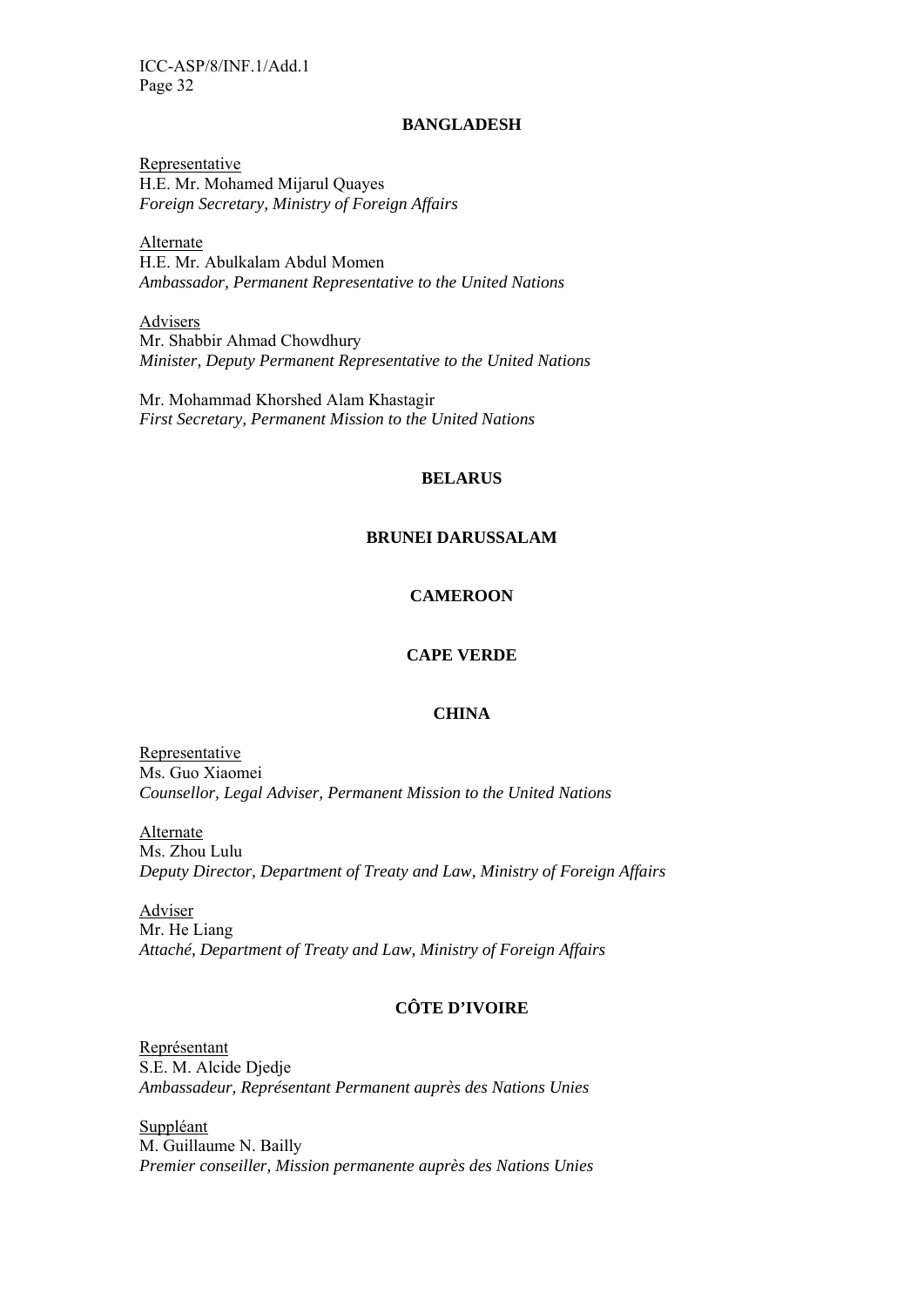Conseillers Mlle Audrey Gba *Conseillère, Mission permanente auprès des Nations Unies* 

M. Jean-Ghislain Ngbichi *Conseiller, Mission permanente auprès des Nations Unies* 

# **CUBA**

Representante Sr. Lester Delgado Sánchez *Segundo Secretario, Misión Permanente ante las Naciones Unidas* 

# **EGYPT**

Representative H.E. Mr. Maged A. Abdelaziz *Ambassador, Permanent Representative to the United Nations* 

Alternate Mr. Mohamed Edrees *Minister, Deputy Permanent Representative to the United Nations* 

Adviser Ms. Namira Negm *Counsellor, Permanent Mission to the United Nations* 

# **EL SALVADOR**

Representante S.E. Sra. Carmen María Gallardo Hernández *Embajadora, Representante Permanente Alterna ante las Naciones Unidas* 

Suplente Sra. Claudia María Valenzuela Díaz *Ministra Consejera, Misión Permanente ante las Naciones Unidas*

# **ERITREA**

# **ETHIOPIA**

Representative Mr. Reta Alemu Nega *Minister Counsellor, Legal and Political Affairs, Permanent Mission to the United Nations*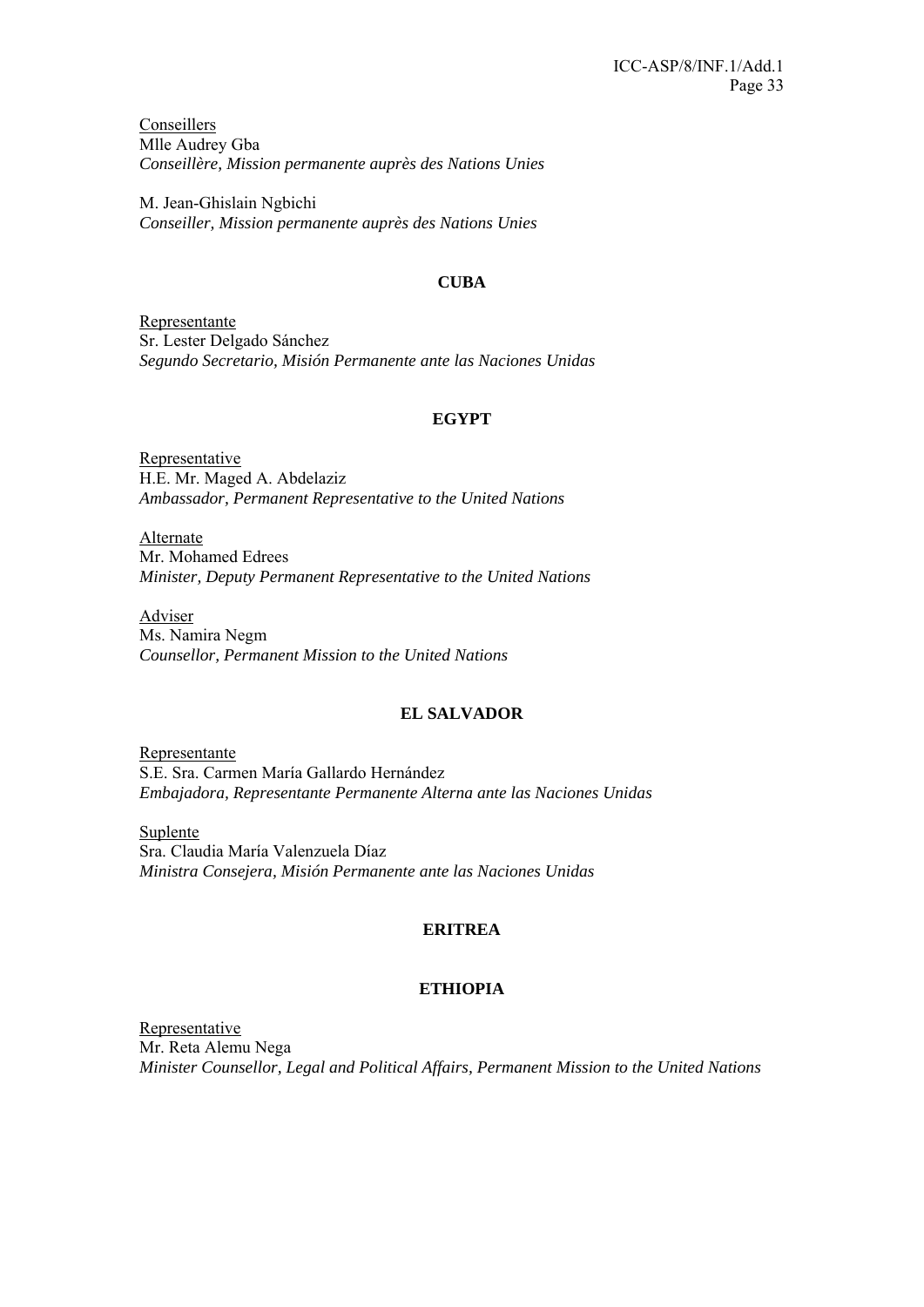#### **GUATEMALA**

Representante S.E. Sr. Gert Rosenthal *Embajador, Representante Permanente ante las Naciones Unidas* 

Suplentes Sra. Mónica Renata Bolaňos Pérez *Consejera, Misión Permanente ante las Naciones Unidas* 

Sra. Ana Cristina Rodríguez Pineda *Primera Secretaria, Misión Permanente ante las Naciones Unidas* 

#### **GUINEA-BISSAU**

### **HAITI**

#### **HOLY SEE**

Representative H.E. Mr. Celestino Migliore *Archbishop, Apostolic Nuncio, Permanent Observer to the United Nations* 

Alternate Mr. Lucas Swanepoel *Attaché, Permanent Observer Mission to the United Nations* 

Mr. John M. Czarnetzky *Expert, Permanent Observer Mission to the United Nations* 

Mr. Ronald J. Rychlak *Expert, Permanent Observer Mission to the United Nations* 

#### **INDIA**

#### **INDONESIA**

**Representative** H.E. Mr. Hasan Kleib *Ambassador, Deputy Permanent Representative to the United Nations* 

Alternate Mr. Mohamad Hery Saripudin *Minister Counsellor, Political Affairs, Permanent Mission to the United Nations* 

Advisers Mr. Andreano Erwin *First Secretary, Political Affairs, Permanent Mission to the United Nations*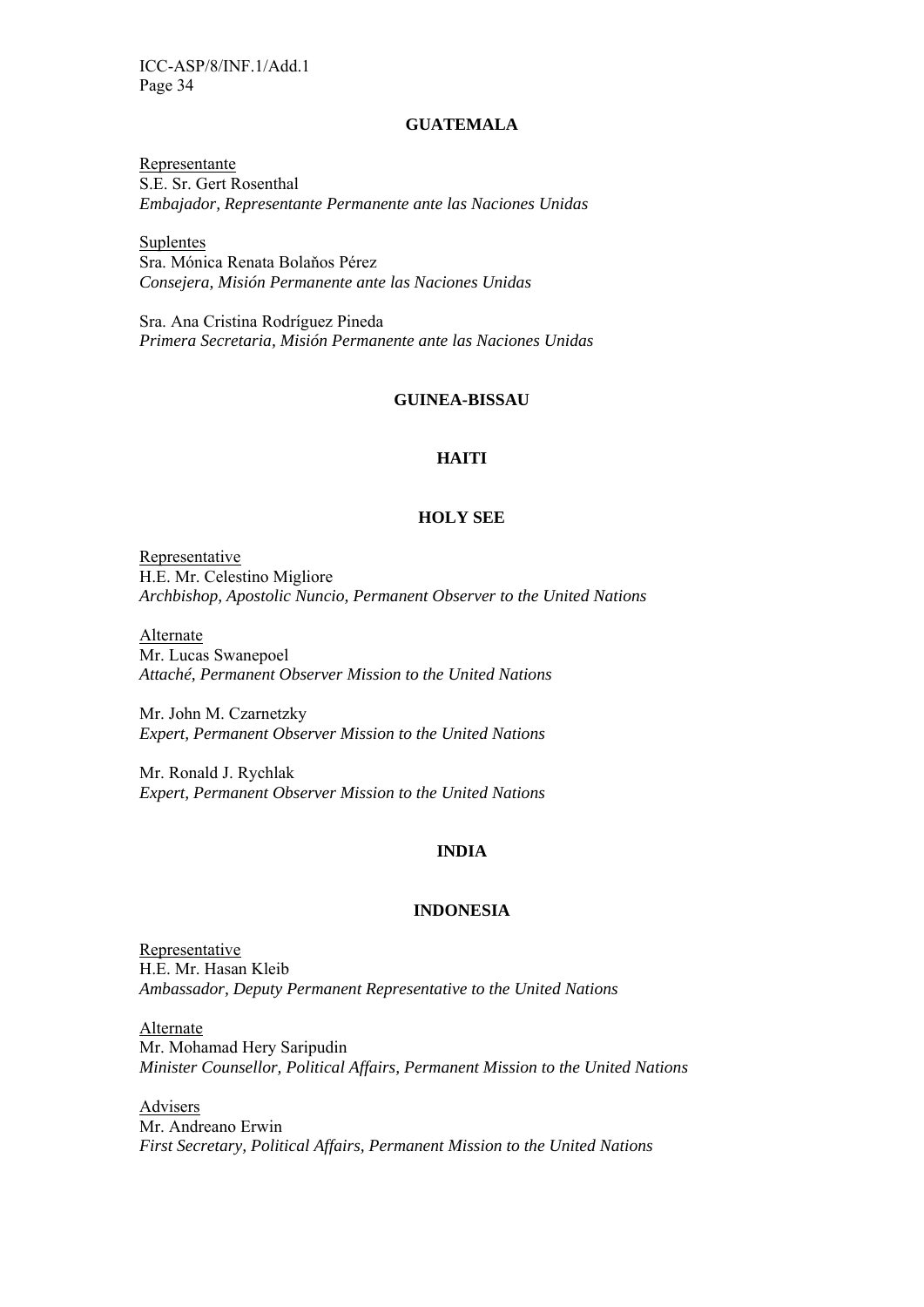Mrs. Adhyanti Sardanarini Wirajuda Suryana *Third Secretary, Political Affairs, Permanent Mission to the United Nations* 

### **IRAN (ISLAMIC REPUBLIC OF)**

Representative H.E. Mr. Eshagh Al Habib *Ambassador, Deputy Permanent Representative to the United Nations* 

Alternate Mr. Esmaeil Baghaei Hamaneh *Second Secretary, Permanent Mission to the United Nations* 

# **IRAQ**

### **ISRAEL**

Representative Ms. Ady Schonmann *Legal Adviser, Permanent Mission to the United Nations* 

# **JAMAICA**

Representative Ms. Sheree Chambers *First Secretary, Permanent Mission to the United Nations* 

### **KAZAKHSTAN**

### **KUWAIT**

Representative Mr. Mohammad Abdullah Al-Ansari *Acting Undersecretary for International Relations, Ministry of Justice* 

Alternates Mr. Hani Al-Sebaee *Legal Researcher, International Relations Department, Ministry of Justice* 

Mr. Hani A.S. Jaballah *Legal Researcher, Ministry of Justice* 

### **KYRGYZSTAN**

# **LIBYAN ARAB JAMAHIRIYA**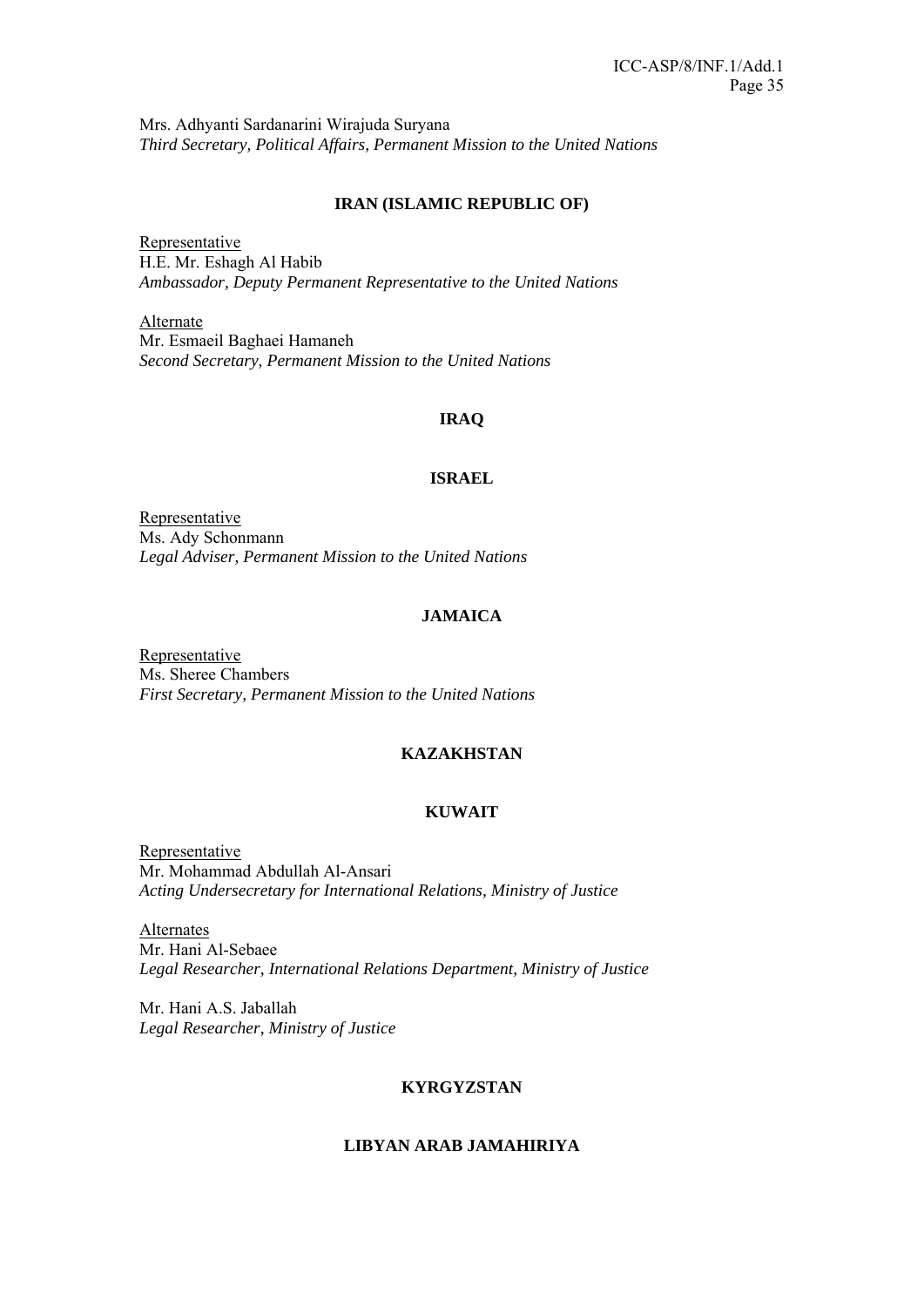### **MALAYSIA**

### **MONACO**

#### **MOROCCO**

Représentant M. Ismail Chekkori *Conseiller, Mission permanente auprès des Nations Unies* 

#### **MOZAMBIQUE**

Representative H.E. Ms. Maria Benvinda Delfina Levi *Minister of Justice* 

Alternate Mr. Paulo Eduardo Assubuji *Director, Legal Affairs, Ministry of Justice* 

Adviser Mr. Ananias Benjamin Sigauque *Counsellor, Permanent Mission to the United Nations* 

#### **NEPAL**

#### **NICARAGUA**

Adviser Ms. Claudia Loza *Third Secretary, Permanent Mission to the United Nations* 

#### **OMAN**

Representative Mr. Faisal Omar Said Al-Marhoon *Assistant Director-General, Legal Affairs and International Cooperation Department, Ministry of Justice* 

Alternate Mr. Mahmood Ahmed Suliman Al-Burashdi *Assistant Legal Adviser, Ministry of Legal Affairs* 

Adviser Mr. Khalifa bin Hamed Al Faari *Colonel, Royal Police*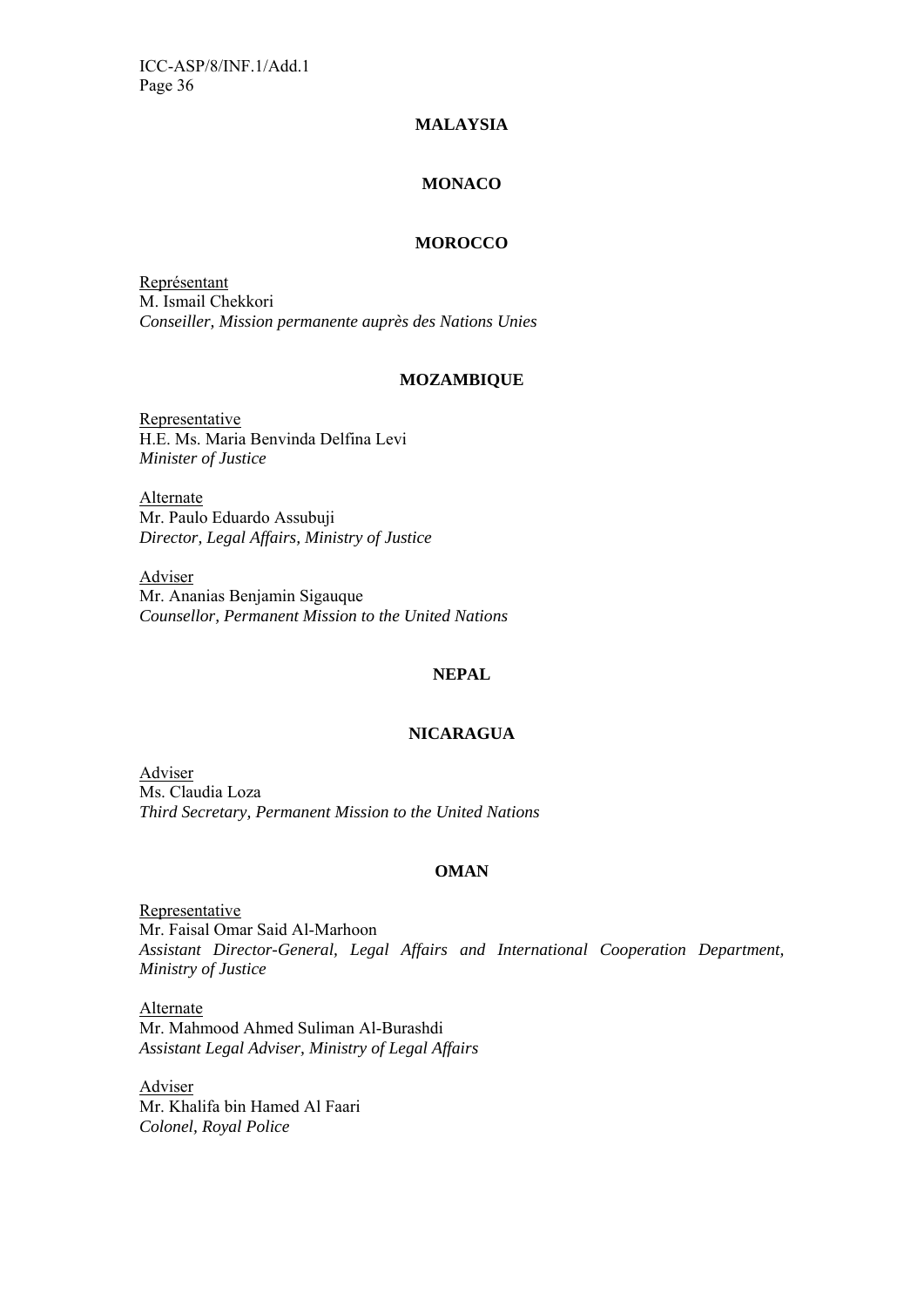#### **PAKISTAN**

Representative H.E. Mr. Abdullah Hussain Haroon *Ambassador, Permanent Representative to the United Nations*

Alternate H.E. Mr. Amjad Hussain B. Sial *Ambassador, Deputy Permanent Representative to the United Nations* 

Advisers Mr. Muhammad Rafiuddin Shah *Counsellor, Permanent Mission to the United Nations* 

Ms. Sanam Khan *Adviser* 

#### **PHILIPPINES**

**Representative** H.E. Mr. Hilario G. Davide, Jr. *Ambassador, Permanent Representative to the United Nations*

Alternates H.E. Mr. Carlos D. Sorreta *Ambassador, Deputy Permanent Representative to the United Nations* 

Ms. Emma Romano Sarne *Second Secretary, Permanent Mission to the United Nations* 

Mr. Gamaliel N. Fernando *Attaché, Permanent Mission to the United Nations* 

# **QATAR**

#### **REPUBLIC OF MOLDOVA**

# **RUSSIAN FEDERATION**

### **SAINT LUCIA**

# **SAO TOME AND PRINCIPE**

#### **SAUDI ARABIA**

Representative Mr. Said Bin Nasser Al Hrissen *Legal Adviser*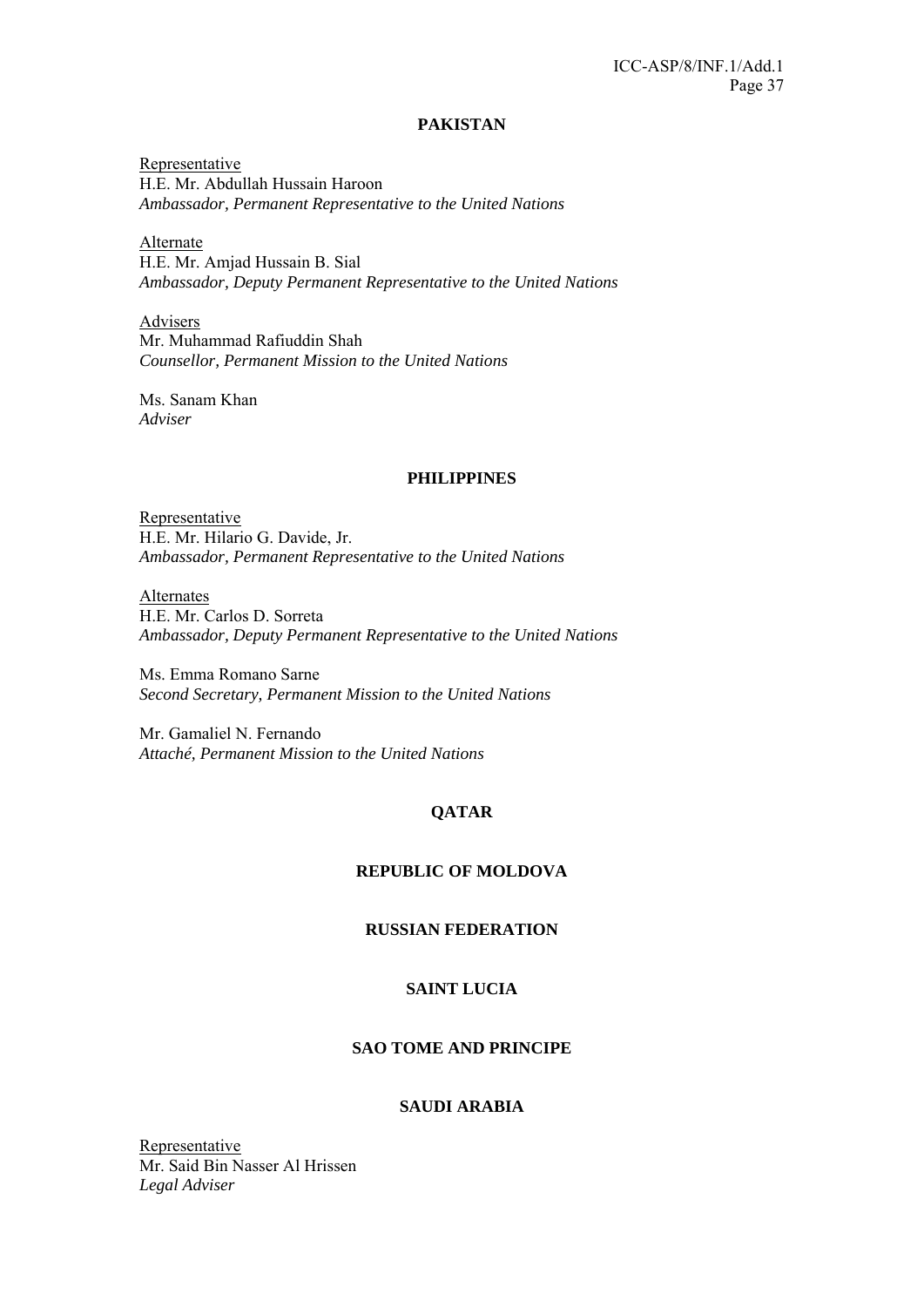Alternate Mr. Nawaf Bin Bajad Al Otaybi *Researcher* 

#### **SEYCHELLES**

# **SINGAPORE**

#### **SOLOMON ISLANDS**

# **SRI LANKA**

### **SUDAN**

# **SYRIAN ARAB REPUBLIC**

### **THAILAND**

Representative H.E. Mr. Norachit Sinhaseni *Ambassador, Permanent Representative to the United Nations* 

**Alternates** Mrs. Sansanee Sahussarungsi *Minister Counsellor, Permanent Mission to the United Nations* 

Ms. Mattanee Kaewpanya *Second Secretary, Permanent Mission to the United Nations* 

# **TOGO**

#### **TUNISIA**

#### **TURKEY**

Representative Mr. Esat Mahmut Yilmaz *Legal Adviser* 

#### **UKRAINE**

Representative H.E. Mr. Yuriy Sergeyev *Ambassador, Permanent Representative to the United Nations*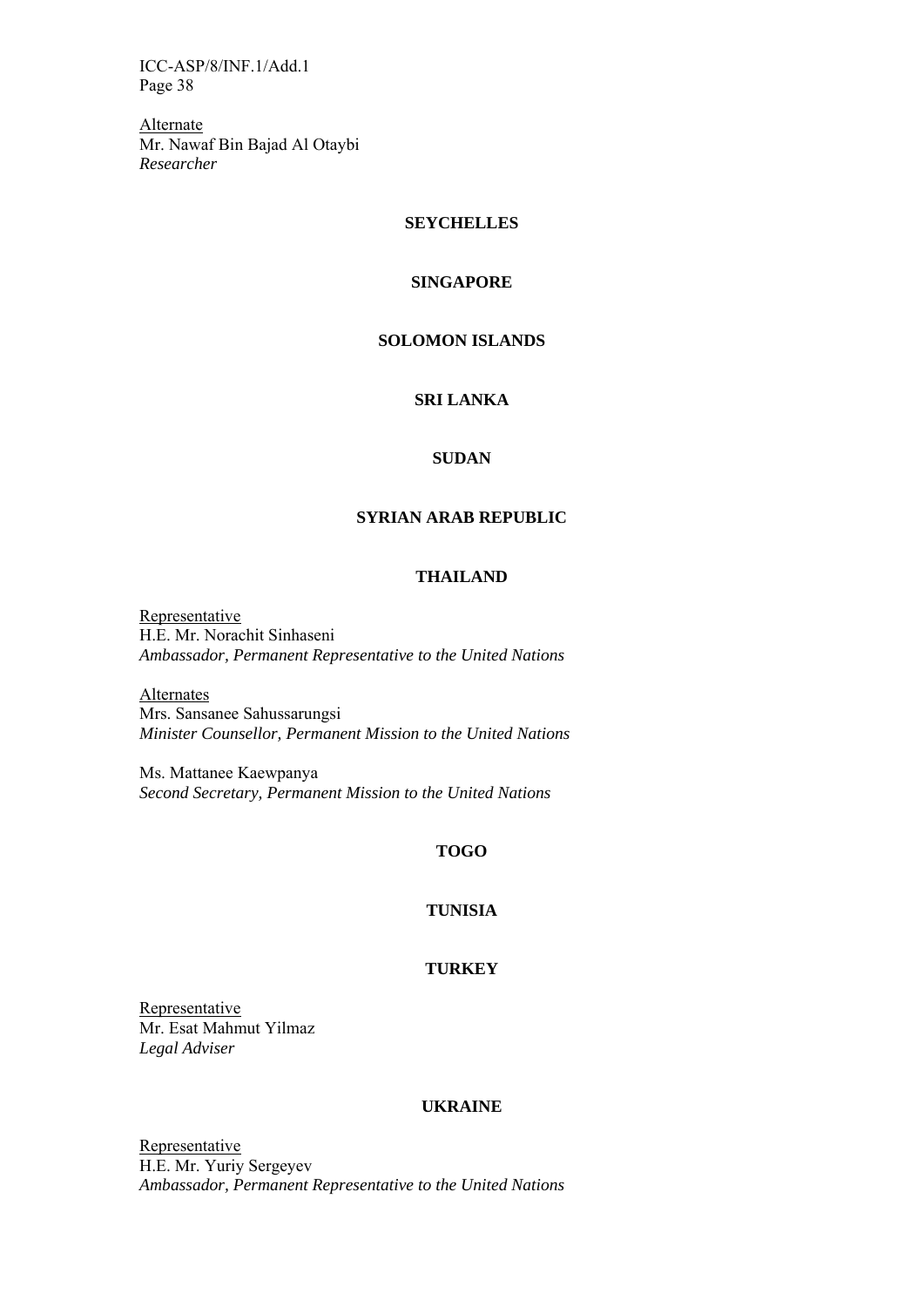Alternates Mr. Oleksiy Shapoval *Attaché, Permanent Mission to the United Nations*

# **UNITED ARAB EMIRATES**

# **UNITED STATES OF AMERICA**

Representatives H.E. Mr. Stephen Rapp *Ambassador-at-Large for War Crimes Issues, Department of State* 

Mr. Harold Hongju Koh *Legal Adviser, Department of State* 

Alternates Ms. Diane Orentlicher *Deputy, Office of War Crimes Issues, Department of State* 

Mr. Todd Buchwald *Assistant Legal Adviser, Department of State* 

Advisers Ms. Jennifer Harkin *Adviser, Office of War Crimes Issues, Department of State* 

Ms. Natalie Kolb *Adviser, Office of War Crimes Issues, Department of State* 

Mr. John Daley *Attorney-Adviser, Department of State* 

Mr. Mark Simonoff *Attorney-Adviser, Department of State* 

Mr. David Pressman *Principal Director, War Crimes and Atrocities National Security Counsil* 

Ms. Caryn Hollis *Principal Director, Counternarcotics and Global Threats Directorate, Department of Defense* 

Ms. Catherine Knowles *Principal Analyst, Defense Strategy and Policy Commission, Department of Defense* 

Mr. David Koplow *Special Counsel, General Counsel, Department of Defense* 

Mr. Karl Chang *Associate General Counsel for International Affairs, Department of Defense* 

Mr. Jason Krajewski *Deputy Legal Counsel, Office of the Chairman of the Joint Chiefs of Staff, Department of Defense*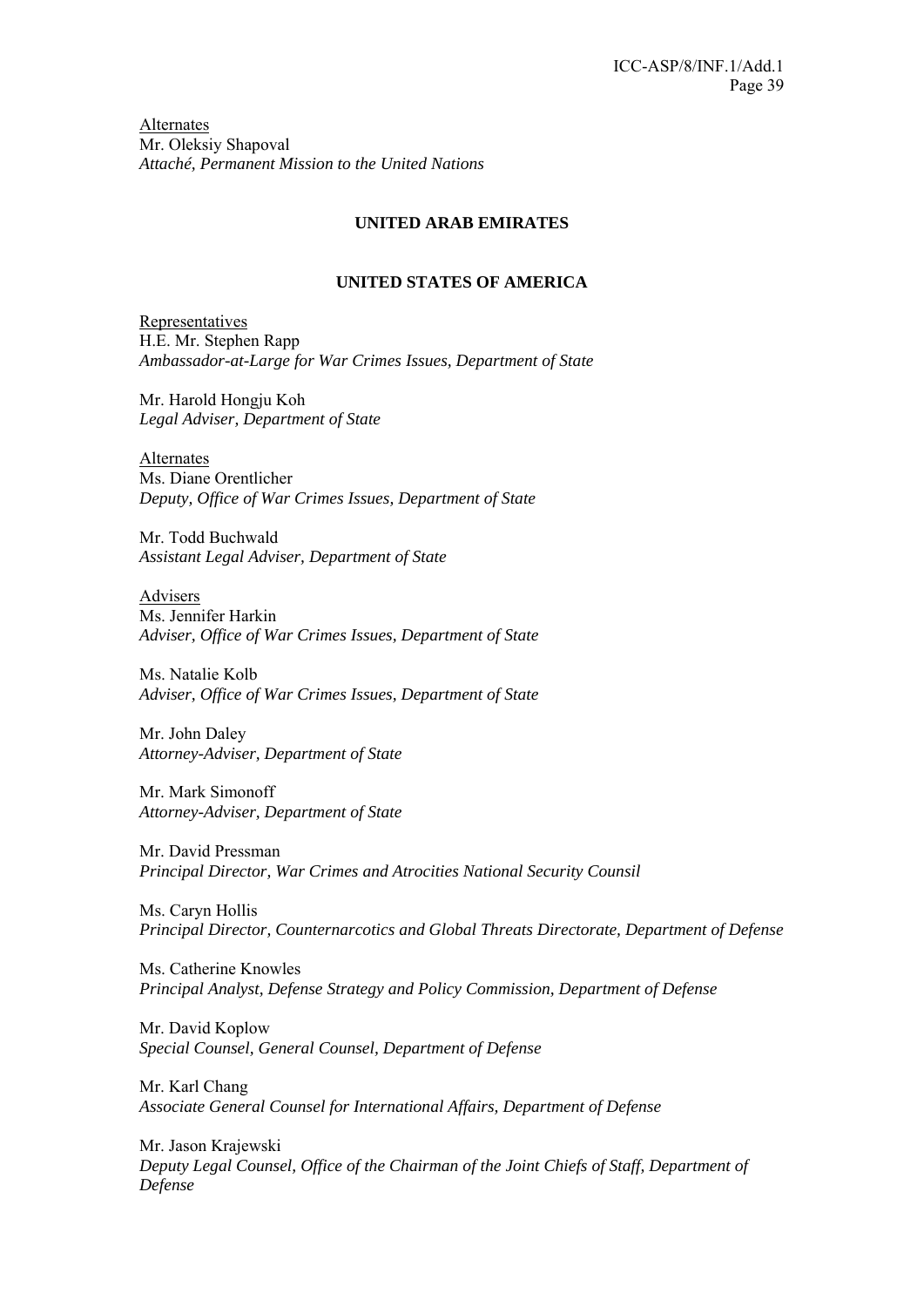Ms. Anna Katherine Drake *Presidential Management Fellow, Office of the General Counsel for International Affairs, Department of Defense* 

Ms. Teresa McHenry *Chief, Domestic Security Section, Criminal Division, Department of Justice* 

Mr. Michael Surgalla *Senior Trial Attorney, Criminal Division, Department of Justice* 

# **UZBEKISTAN**

# **VIETNAM**

### **YEMEN**

# **ZIMBABWE**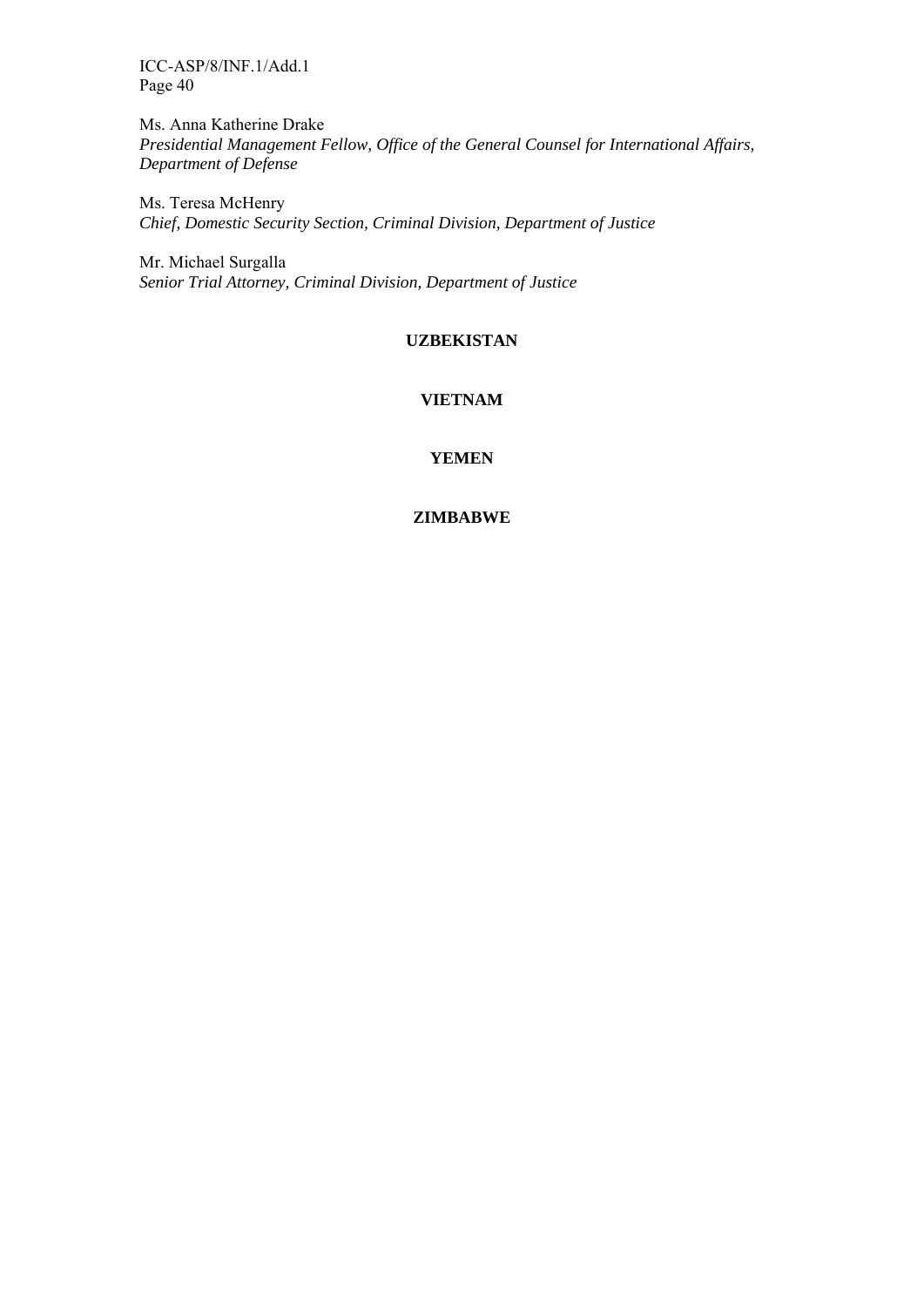**III. States invited to be present during the work of the Assembly/ États invités à se faire représenter aux travaux de l'Assemblée/ Estados invitados a asistir a los trabajos de la Asamblea** 

# **BHUTAN**

# **DEMOCRATIC PEOPLE'S REPUBLIC OF KOREA**

# **EQUATORIAL GUINEA**

# **GRENADA**

# **KIRIBATI**

# **LAO PEOPLE'S DEMOCRATIC REPUBLIC**

**LEBANON** 

# **MALDIVES**

# **MAURITANIA**

# **FEDERATED STATES OF MICRONESIA**

# **MYANMAR**

# **NIUE**

# **PALAU**

# **PAPUA NEW GUINEA**

# **RWANDA**

# **SOMALIA**

# **SWAZILAND**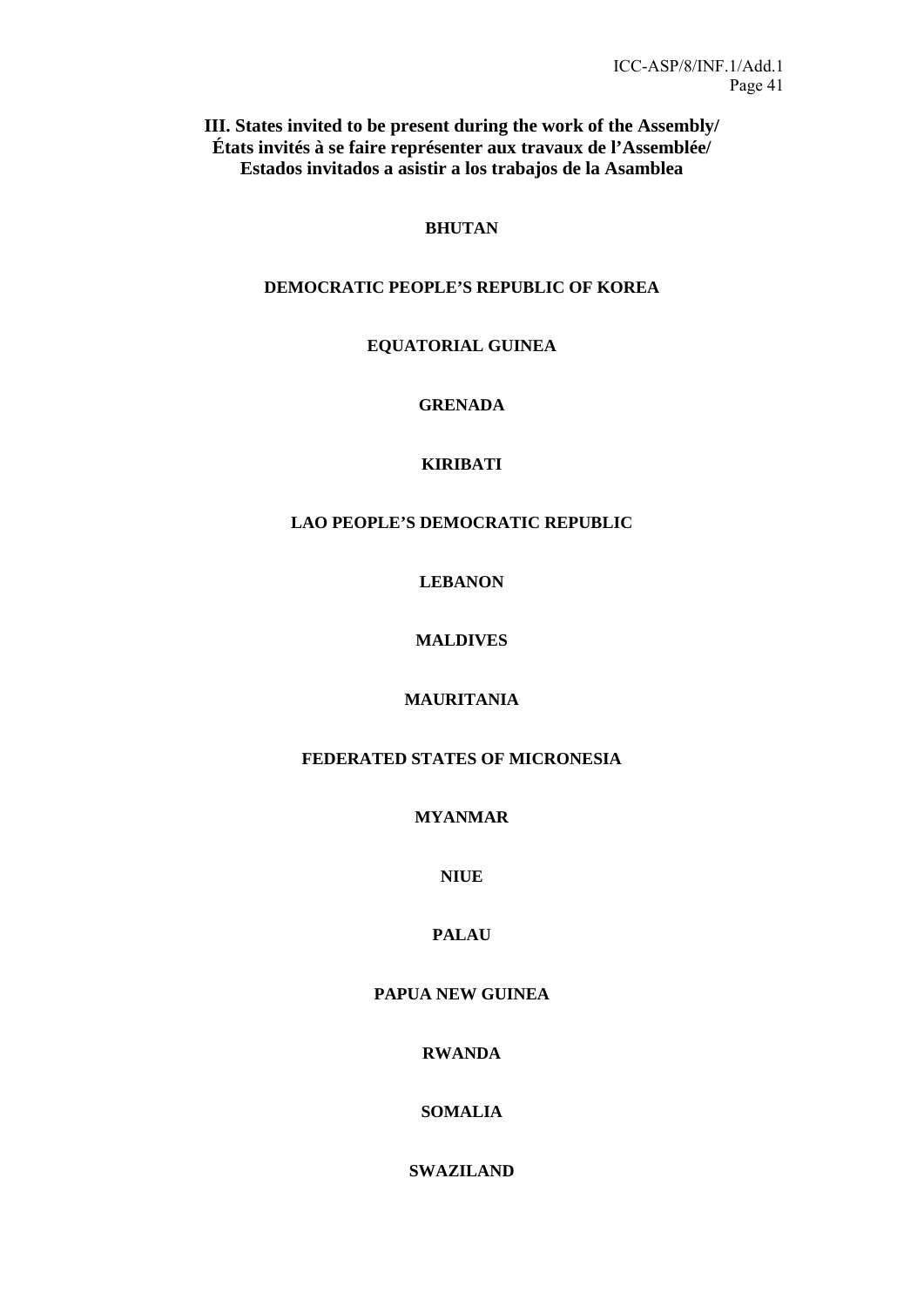# **TONGA**

# **TURKMENISTAN**

**TUVALU** 

**VANUATU**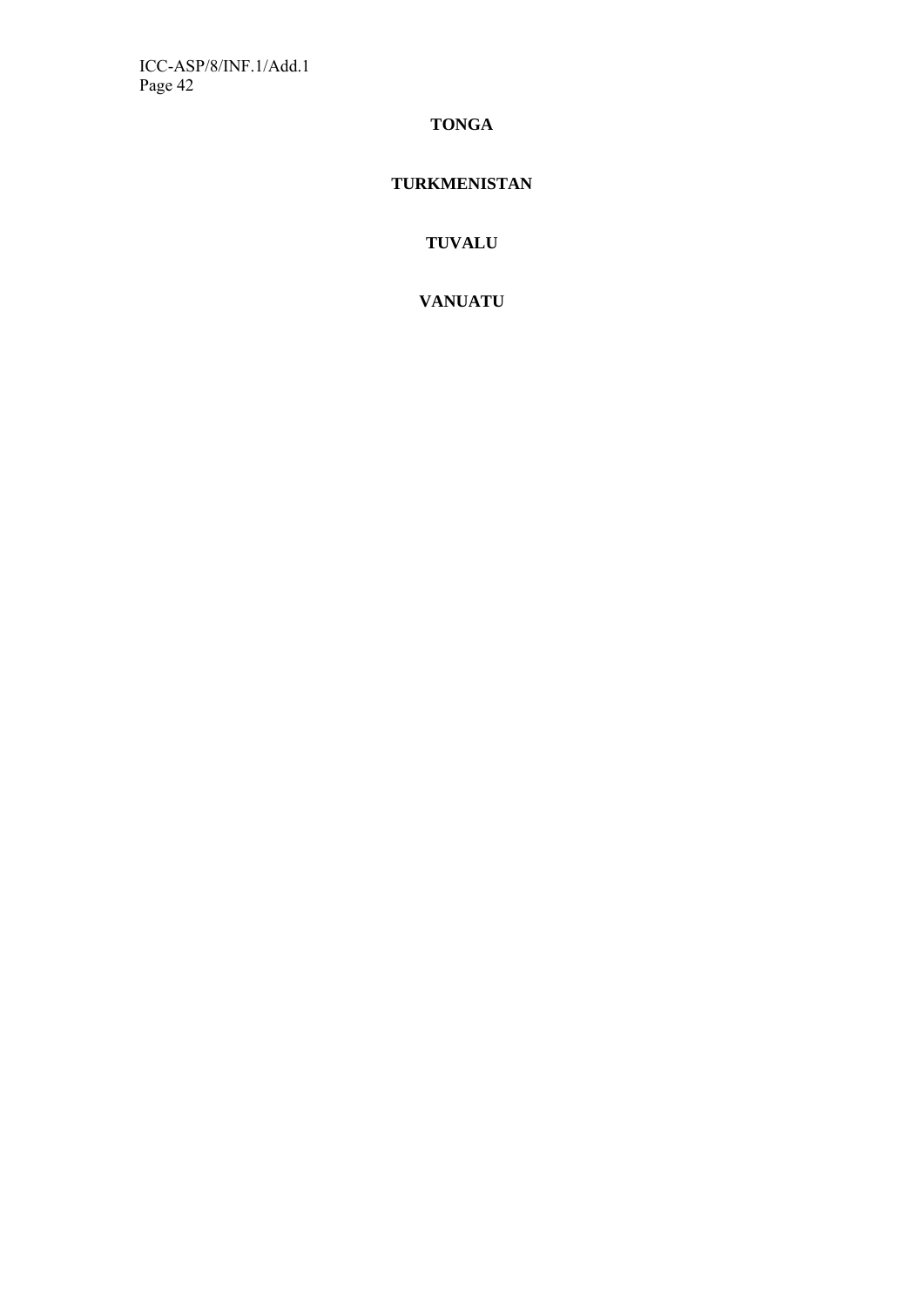# **IV. Entities, intergovernmental organizations and other entities/ Entités, organisations intergouvernementales et autres entités/ Entidades, organizaciones intergubernamentales y otras entidades**

# **International Committee of the Red Cross**

Representative Mr. Robert Young *Deputy Head of Delegation to the United Nations*